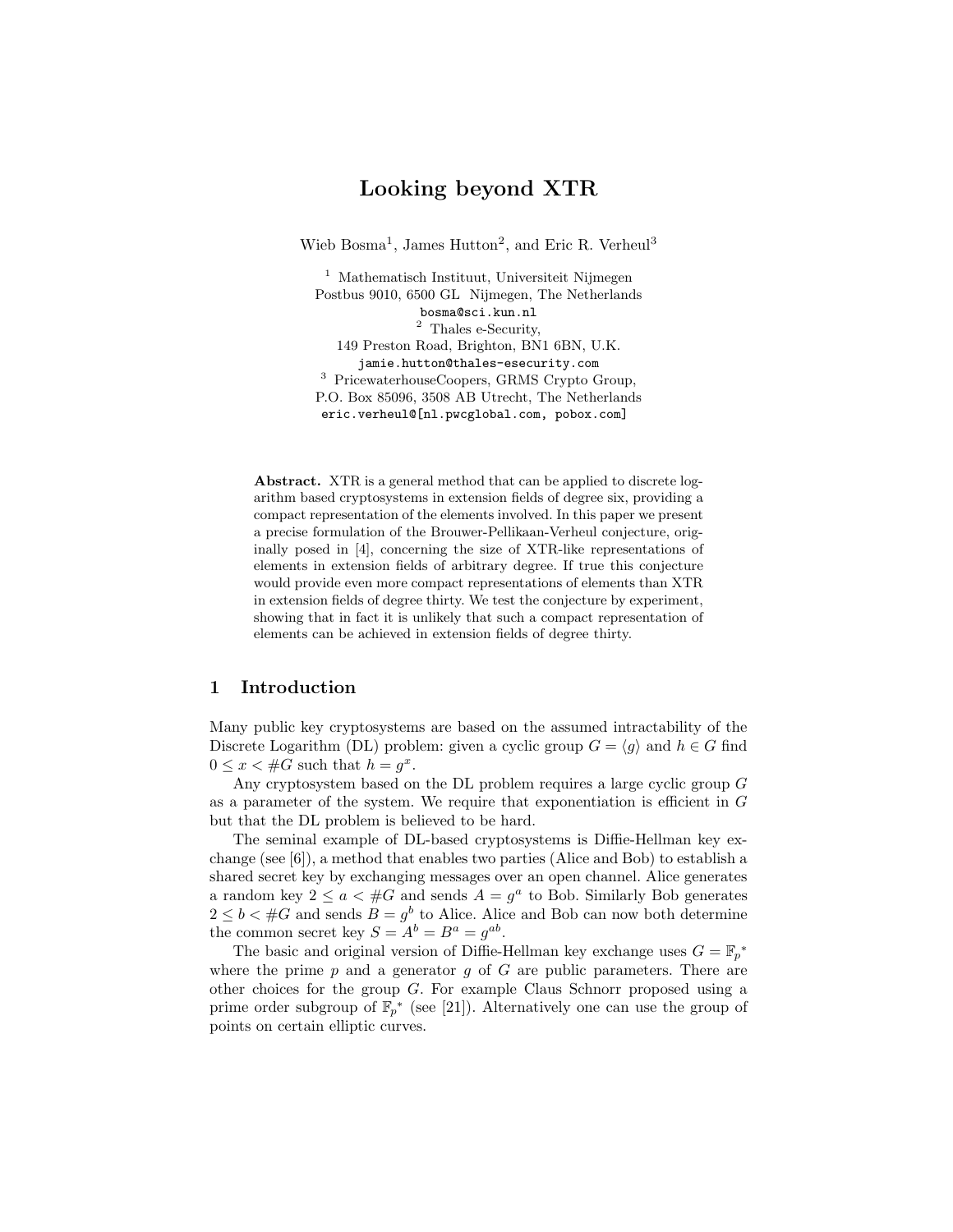In this paper we explore another choice: a carefully chosen subgroup G of prime order q of the multiplicative group of an extension field  $\mathbb{F}_{p^k}$ . We can represent elements of G by their minimal polynomials over a subfield of  $\mathbb{F}_{p^k}$  and thereby for certain values of  $k$  achieve a comparatively compact representation of the group elements involved. This is the idea behind LUC  $(k = 2)$  and XTR  $(k = 6)$ ; see Section 2.

In Section 3 we refer to a conjecture implicitly posed by Brouwer, Pellikaan and Verheul in [4] (the 'BPV' conjecture) concerning the size of minimal polynomial representations of elements in field extensions of arbitrary degree. In Sections 4 and 5 we prove some general results concerning the coefficients of minimal polynomials and develop precise formulations of the BPV conjecture.

Our main objective was to investigate the possibility of obtaining a more compact representation of elements than XTR for values of k larger than 6. We used a MAGMA program (described in Section 6) to conduct our investigations. Since the BPV conjecture (if true) would provide a more compact representation than XTR in field extensions of degree thirty we considered this to be the most interesting case. However we also investigated intermediate values of  $k$  and discovered (rather to our surprise) some cases that support the conjecture, although these cases do not provide a more compact representation than XTR.

In Section 7 we present the experimental results of our investigations. We show that if the conjectured relations exist in the degree 30 case then they are most likely too complicated to be of practical value.

## 2 Representing elements by their minimal polynomials

A standard method for representing elements of an extension field  $\mathbb{F}_{p^k}$  is as vectors over a subfield  $\mathbb{F}_{p^d}$ . The usual way of achieving such a representation is to use the fact that  $\mathbb{F}_{p^k} \stackrel{\sim}{=} \mathbb{F}_{p^d}[X]/P(X)$  where P is an irreducible polynomial of degree  $k/d$  over  $\mathbb{F}_{p^d}$ . Elements of  $\mathbb{F}_{p^k}$  are represented by residue classes modulo P and these classes can in turn be represented by the polynomials over  $\mathbb{F}_{p^d}$  of degree less than  $k/d$ . The coefficients of these polynomials enable us to express the field elements as vectors over  $\mathbb{F}_{p^d}$  of length  $k/d$ ; therefore we generally require  $k \log p$  bits to represent an element.

A well-known alternative method is to represent  $\alpha \in \mathbb{F}_{p^k}$  by its minimal polynomial over a subfield  $\mathbb{F}_{p^d}$ . This is the unique monic irreducible polynomial F over  $\mathbb{F}_{p^d}$  such that  $F(\alpha) = 0$ . We always have  $\deg(F) \leq k/d$ .

Note that when  $\deg(F) = k/d$  and  $d < k$  then the  $k/d$  non-trivial coefficients of the minimal polynomial do not determine the element uniquely: if  $\alpha_0 \in \mathbb{F}_{p^k}$  is a root of F then so are  $\alpha_1 = \alpha_0^{p^d}$  $p^d_0, \alpha_2 = \alpha_0^{p^{2d}}$  $p^{2d}_{0}, \ldots, \alpha_{k/d-1} = \alpha_0^{p^{k-d}}$  $\begin{array}{cc} p \\ 0 \end{array}$  . The  $\alpha_i$  are the conjugates of  $\alpha_0$  over  $\mathbb{F}_{p^d}$ , and these elements are all represented by the same minimal polynomial over  $F_{p^d}$ .

The minimal polynomial over  $\mathbb{F}_{p^d}$  of an element of  $\mathbb{F}_{p^k}$  will have degree  $k/d$ unless the element is contained in a subfield  $\mathbb{F}_{p^e}$  where  $\mathbb{F}_{p^d} \subseteq \mathbb{F}_{p^e} \subset \mathbb{F}_{p^k}$ . Thus at first sight it appears that for most elements of  $\mathbb{F}_{p^k}$  we would require k log p bits to specify the  $k/d$  non-trivial coefficients of the minimal polynomial over  $\mathbb{F}_{p^d}$ ,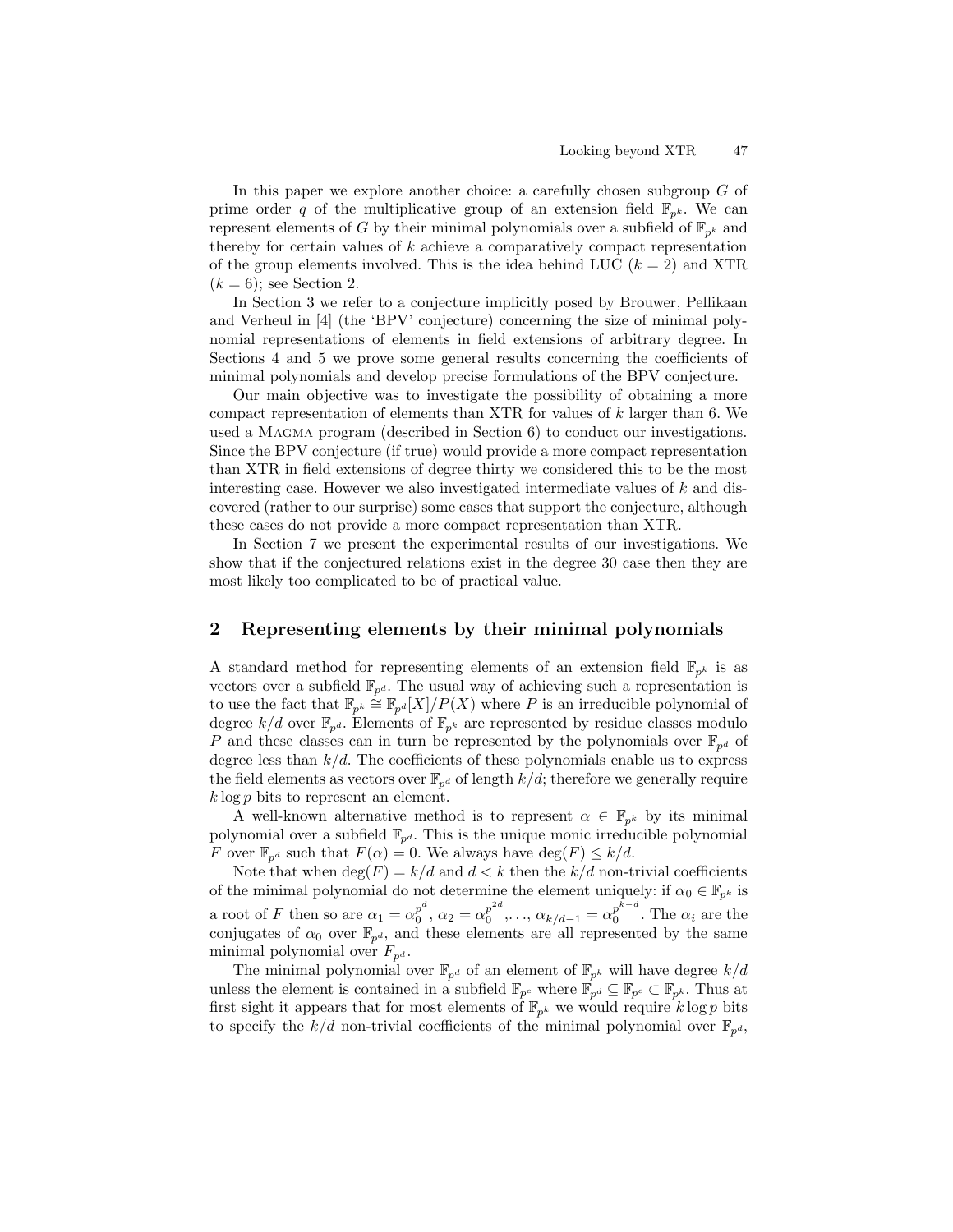and that therefore we need the same number of bits to represent elements as in the representation using residue classes discussed above. However in certain cases there exist relationships between the coefficients of the minimal polynomials that enable us to reduce the number of coefficients that are required and thereby make the representation more compact. This idea is used in both LUC and XTR; we describe these methods in the two examples at the end of this section.

We now introduce the subgroups of field extensions in which we work.

**Definition 1.** In a field  $\mathbb{F}_{p^k}$  we call a subgroup of prime order q with  $q | \Phi_k(p)$ and  $q \nmid k$  a cyclotomic subgroup and denote it by  $G_{q,p,k}$ . (Here  $\Phi_k(p)$  denotes the k-th cyclotomic polynomial evaluated in  $p$ , see [8] and [15].)

We call the group of all elements of order dividing  $\Phi_k(p)$  the  $(p, k)$ -cyclotomic *group* and denote it by  $G_{p,k}$ .

The original Diffie-Hellman protocol uses the  $(p, 1)$ -cyclotomic group  $G_{p,1}$ , while Schnorr's variant is based in a cyclotomic subgroup  $G_{q,p,1}$ . LUC uses a cyclotomic subgroup  $G_{q,p,2}$  and XTR uses  $G_{q,p,6}$ , as we next explain.

Example 1. The LUC system uses minimal polynomials to represent elements of a cyclotomic subgroup  $G_{q,p,2}$  of  $\mathbb{F}_{p^2}^*$ . The minimal polynomial over  $\mathbb{F}_p$  of an element  $h \in G_{q,p,2}\backslash\{1\}$  is

$$
P_h = (X - h)(X - h^p) = X^2 - (h + h^p)X + h^{p+1} = X^2 - \text{Tr}_p(h)X + 1
$$

where  $\text{Tr}_p(h) \in \mathbb{F}_p$  denotes the trace of h over  $\mathbb{F}_p$ . Hence h can be represented by the polynomial  $P_h \in \mathbb{F}_p[X]$  and this polynomial is completely determined by the value of  $Tr_p(h)$ . Thus only log p bits are required to represent elements of  $G_{q,p,2}$  by their minimal polynomials, compared to the  $2 \log p$  bits that would be required using a standard representation.

As already observed  $P_h$  does not determine h uniquely but determines both h and  $h^p$ , the conjugate of h over  $\mathbb{F}_p$ .

LUCDIF is a variant of Diffie-Hellman key exchange obtained by applying LUC to the conventional system described in the Introduction. In the LUCDIF variant Alice sends Bob  $\text{Tr}_p(g^a)$  instead of  $g^a$ . Using the standard method for solving a quadratic equation Bob solves  $X^2 - \text{Tr}_p(g^a)X + 1 = 0$  obtaining the solutions  $g^a$  and its conjugate  $g^{ap}$ . Bob can now use these solutions and his secret exponent b to calculate  $(g^a)^b + (g^{ap})^b = g^{ab} + g^{abp} = \text{Tr}_p(g^{ab})$ . Alice uses the same method to calculate the shared secret key  $\text{Tr}_p(g^{ab})$  from the value  $\text{Tr}_p(g^b)$ received from Bob.

The elements  $\text{Tr}_p(g^a)$  and  $\text{Tr}_p(g^b)$  that are communicated over the open channel are in  $\mathbb{F}_p$  and hence of length log p bits. This is half the size of the elements  $g^a$  and  $g^b$  that are exchanged in conventional Diffie-Hellman key exchange using the standard representation discussed at the beginning of this section.

Another benefit of LUCDIF is that the calculations that each party must perform are significantly quicker than in the conventional system. These calculations use so-called Lucas recurrent sequences. For full details the reader should consult [2], [22] (where the name 'LUCDIF' was proposed), [17], [16], [19] and [14].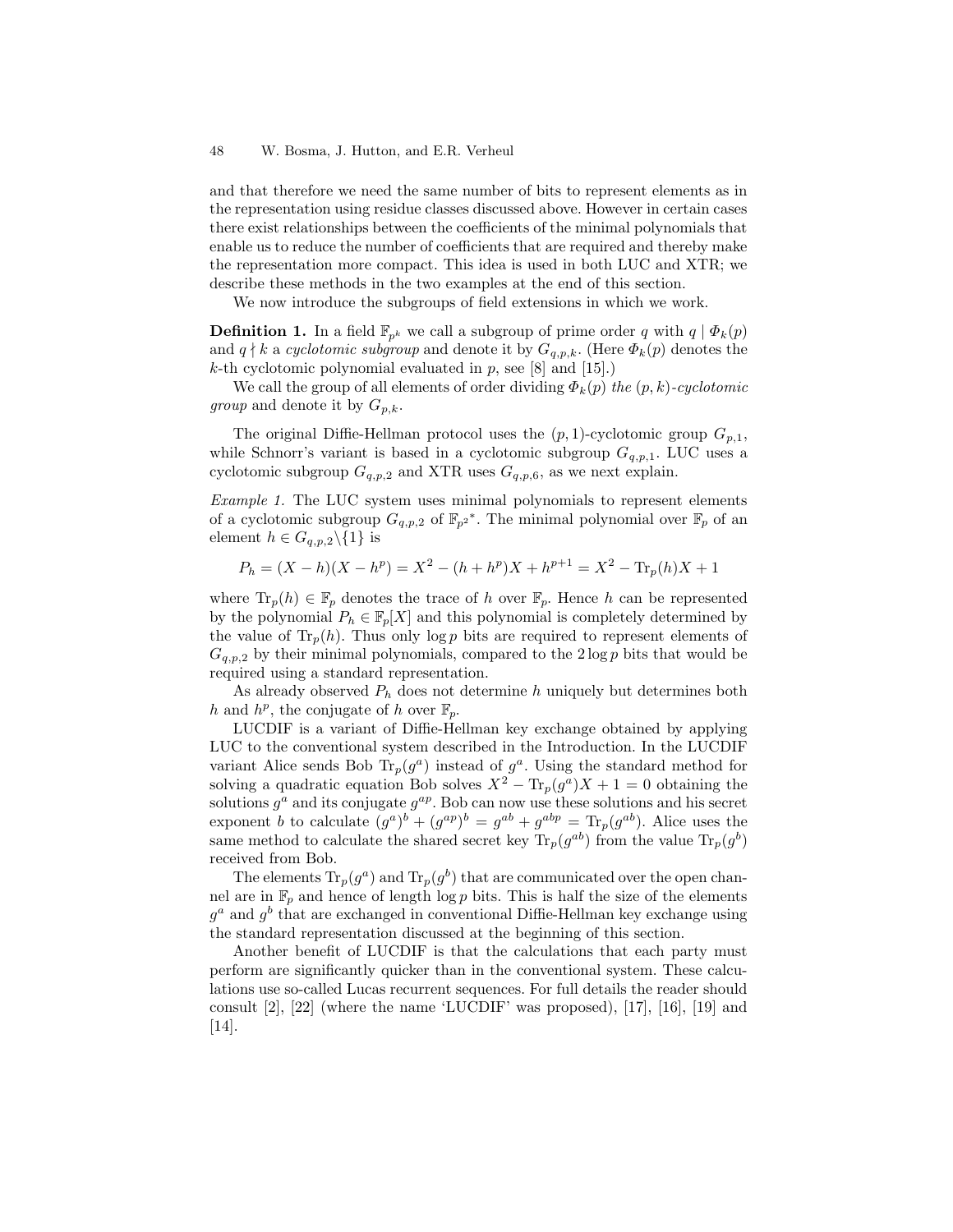Of course it is essential that the benefits achieved by applying LUC do not compromise the security of the system. In fact it is easily shown that breaking the LUCDIF variant is equivalent to breaking the conventional system.

Example 2. The XTR system represents elements of a cyclotomic subgroup  $G_{q,p,6}$  by their minimal polynomials over  $\mathbb{F}_{p^2}$ . (This subgroup is called an XTR group in the XTR literature.) The minimal polynomial over  $\mathbb{F}_{p^2}$  of a non-identity element  $h \in G_{q,p,6}$  is

$$
P_h = (X - h)(X - h^{p^2})(X - h^{p^4})
$$
  
=  $X^3 - (h + h^{p^2} + h^{p^4})X^2 + (h^{p^2+1} + h^{p^4+1} + h^{p^4+p^2})X - h^{p^4+p^2+1}$   
=  $X^3 - \text{Tr}_{p^2}(h)X^2 + (h^{p^2+1} + h^{p^4+1} + h^{p^4+p^2})X - h^{p^4+p^2+1}$ 

where  $\text{Tr}_{p^2}$  denotes the trace over  $\mathbb{F}_{p^2}$ .

Since  $q | \Phi_6(p) = p^2 - p + 1$  and  $p^2 - p + 1 | p^4 + p^2 + 1$  we know that the constant term of  $P_h$  is  $-1$ . Furthermore the congruences  $p^2 + 1 \equiv p, p^4 + 1 \equiv p^5$ and  $p^4+p^2 \equiv p^3$  modulo  $p^2-p+1$  imply that the coefficient  $h^{p^2+1}+h^{p^4+1}+h^{p^4+p^2}$ is equal to  $\text{Tr}_{p^2}(h)^p$ . Thus

$$
P_h = X^3 - \text{Tr}_{p^2}(h)X^2 + \text{Tr}_{p^2}(h)^p X - 1,
$$

which is completely determined by the value of  $\text{Tr}_{p^2}(h) \in \mathbb{F}_{p^2}$ . It follows that only  $2 \log p$  bits are required to represent elements of  $G_{q,p,6}$  by their minimal polynomials, which compares very favourably to the  $6 \log p$  bits that would be required using a standard representation.

Clearly in order to apply XTR to a DL-based cryptosystem it is necessary to be able to perform certain computations using traces of elements of the XTR group. For example in Diffie-Hellman key exchange we must be able to compute  $\text{Tr}_{p^2}(g^{xy})$  given  $\text{Tr}_{p^2}(g^x)$  and y. Efficient methods for performing the calculations required for XTR variants of cryptosystems such as Diffie-Hellman key exchange and DSA have been developed by Lenstra and Verheul (see [10], [11], [12], [13]) and Lenstra and Stam (see [23]). As with LUC these methods are computationally more efficient than the corresponding calculations performed in  $G_{q,p,6}$  without using traces.

We conclude this section by discussing some security issues.

The most effective known methods of (passive) attack against DL-systems are based on the Birthday Paradox or use of the Number Field Sieve. Birthday Paradox based algorithms (such as Pollard's rho algorithm [20]) have expected running times of order  $\sqrt{q}$  elementary operations in G, where q is the largest prime factor of the order of G. The Discrete Logarithm variant of the Number Field Sieve has a heuristic expected asymptotic running time of  $L[p, 1/3, 1.923 +$  $o(1)$  (see [1] and [9]).

The security of the original Diffie-Hellman system, which uses  $G_{p,1}$ , depends not only on the size of p but also on that of the largest prime factor of  $p-1$ ; for adequate security this factor should have at least 160 bits. To resist Number Field Sieve attacks p should be at least 1024-bit.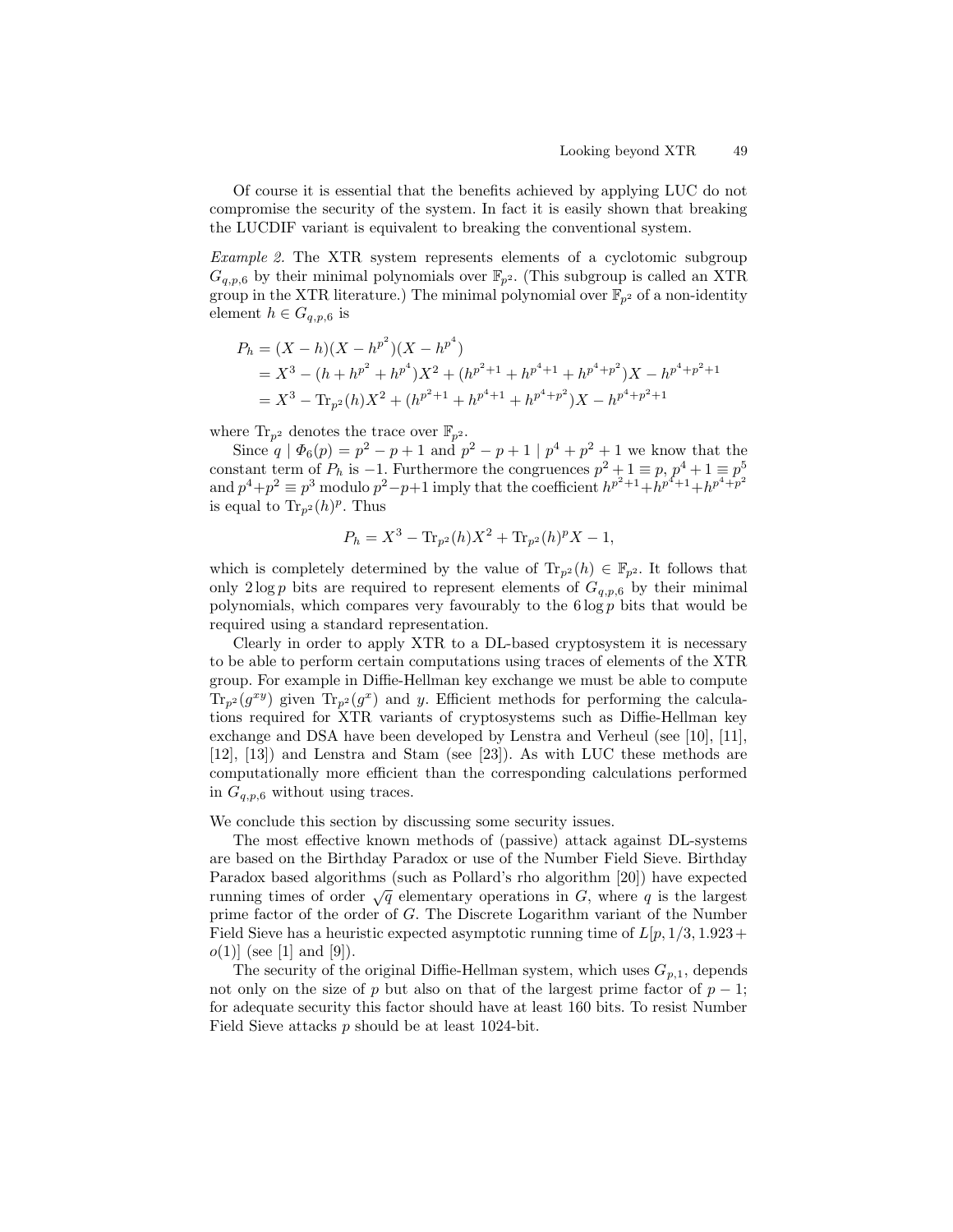For systems (like LUC, XTR) employing cyclotomic subgroups  $G_{q,p,k}$  of  $\mathbb{F}_{p^k}$ the same requirements on the size of  $q$  apply:  $q$  should have at least 160 bits to be secure against Birthday Paradox attacks. The following lemma (see also [9, Lemma 2.4, as corrected by Minghua Qu) shows that the condition  $q \nmid k$  ensures that every non-identity element of a cyclotomic subgroup  $G_{q,p,k}$  lies outside every proper subfield of  $\mathbb{F}_{p^k}$ , and hence that  $G_{q,p,k}$  is as secure against Number Field Sieve attacks as  $\mathbb{F}_{p^k}$  itself. This means that p should be chosen in such a way that  $k \cdot \log p > 1024$ . Hence for LUC p of at least 512 bits is recommended, and for XTR of at least 171 bits.

**Lemma 1.** If  $h \in G_{q,p,k} \setminus \{1\}$  then  $h \notin \mathbb{F}_{p^d}$  for proper divisors d of k.

*Proof.* Since  $q \nmid k$  we have  $gcd(X^k - 1, kX^{k-1}) = 1$  in  $\mathbb{F}_q[X]$  and thus  $X^k - 1$ has no repeated roots in the algebraic closure of  $\mathbb{F}_q$ . As  $X^k - 1 = \prod_{e|k} \Phi_e(X)$ and  $\Phi_k(p) \equiv 0 \mod q$  we see that  $\Phi_e(p) \not\equiv 0 \mod q$  for  $e \mid k, e \le k$ . But for any proper divisor  $d$  of  $k$  we have

$$
X^d - 1 = \prod_{e | d} \Phi_e(X) \mid \prod_{e \le k \atop e < k} \Phi_e(X),
$$

so  $p^d - 1 \not\equiv 0 \mod q$ . Thus the order of  $\mathbb{F}_{p^{d}}^*$  is not a multiple of the order q of h.

### 3 Do more compact representations than XTR exist?

By representing elements of cyclotomic subgroups by their minimal polynomials over a subfield, LUC and XTR reduce the number of required bits per element by a factor 2 and 3 respectively. A natural question arises: can we do any better?

Both LUC and XTR provide evidence for the BPV conjecture mentioned in the Introduction, which can be informally stated as follows, using Euler's totient function  $\phi$ :

Elements of  $G_{q,p,k}$  can be represented with  $\phi(k)$  log p bits using minimal polynomials over some subfield of  $\mathbb{F}_{p^k}$ .

If the BPV conjecture were true the best size reduction (compared to a standard representation) is achieved when the ratio  $k/\phi(k)$  is large. This happens when k is the product of distinct primes. LUC and XTR are the simplest such cases and the next value of k of interest would be  $k = 2 \cdot 3 \cdot 5 = 30$ . We shall investigate this case in Section 7.

We now present two more examples that provide further evidence in support of the BPV conjecture.

*Example 3.* Let k be a prime and let  $h \in G_{q,p,k}$ , with  $h \neq 1$ . The minimal polynomial  $P_h$  of h over  $\mathbb{F}_p$  has degree k and constant term equal to 1 if  $k = 2$ and  $-1$  otherwise (see Theorem 1). Therefore  $P_h$  is completely determined by the  $k-1$  coefficients of  $X, X^2, \ldots, X^{k-1}$ . Since these coefficients are elements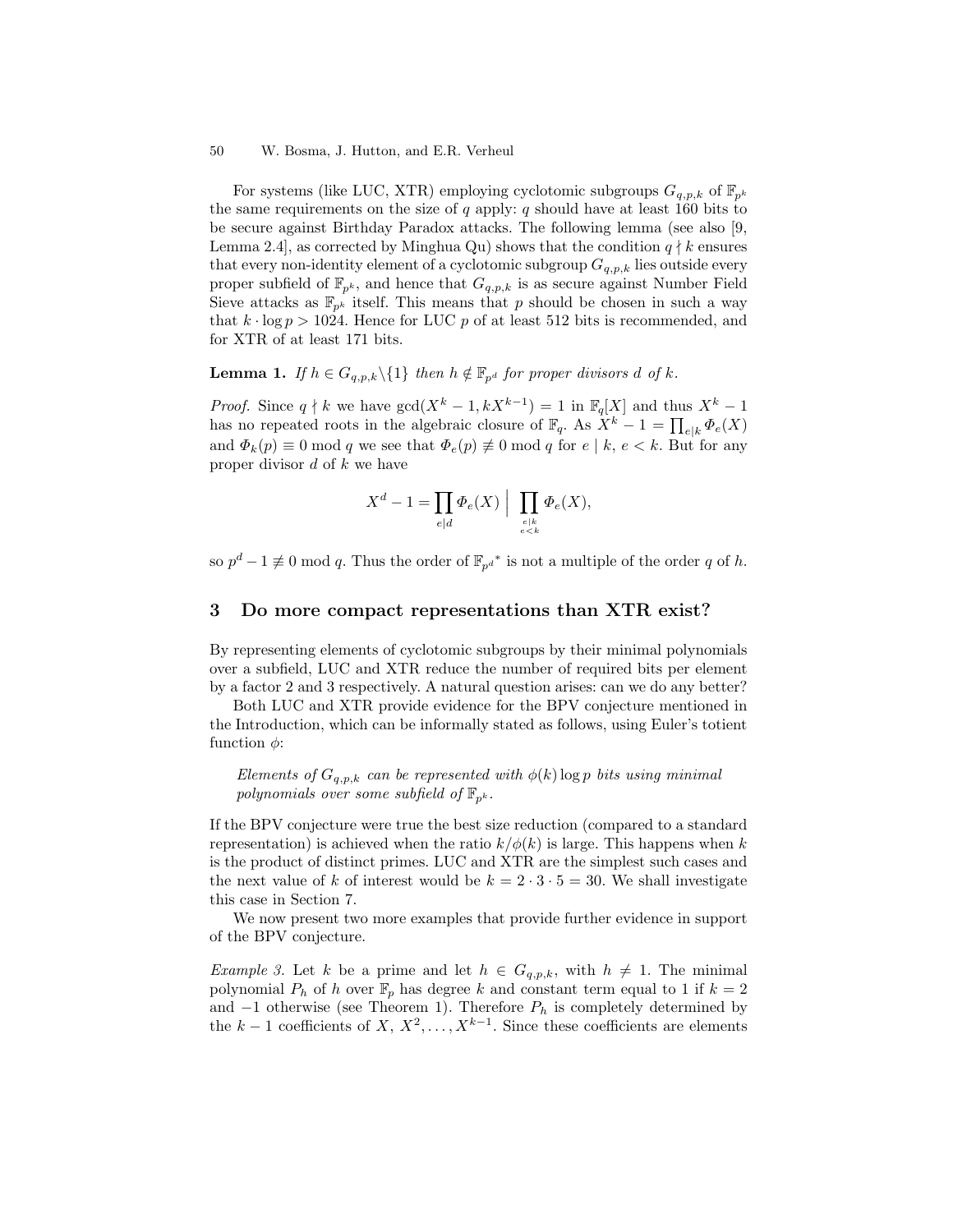of  $\mathbb{F}_p$  and  $\phi(k) = k - 1$  it follows that elements of  $G_{q,p,k}$  can be represented by  $\phi(k)$ log p bits, in support of the BPV conjecture.

Note that one can base generalisations of LUC on this example. In fact such a variant was published by G. Gong and L. Harn for  $k = 3$  (see [7]). Here recurrent Lucas sequences similar to those used in LUC are employed. However this system has an 'improvement factor'  $k/\phi(k)$  of just 3/2.

*Example 4.* Let  $k = 6$ , so that the extension field has the same degree as in XTR (Example 2). In XTR we considered the minimal polynomial over  $\mathbb{F}_{n^2}$  of  $h \in G_{q,p,6}, h \neq 1$ . We now consider the minimal polynomial

$$
P_h = \prod_{0 \le i \le 5} (X - h^{p^i}) = X^6 + a_5 X^5 + a_4 X^4 + a_3 X^3 + a_2 X^2 + a_1 X + a_0
$$

of h over  $\mathbb{F}_p$ . The constant term  $a_0 = 1$  since the order q of h divides  $\Phi_6(p)$  which in turn divides  $1 + p + p^2 + p^3 + p^4 + p^5$ . Using  $p^3 \equiv -1 \mod q$  it is easily shown that  $a_1 = a_5$  and  $a_2 = a_4$  (cf. Corollary 1). We note that the value of the first elementary symmetric polynomial in the conjugates of h is  $-a<sub>5</sub>$  and the value of the second elementary symmetric polynomial in the conjugates of  $h$  is  $a_4$ . Furthermore one can write  $a_3$  (which is minus the value of the third elementary symmetric polynomial in the conjugates of  $h$ ) as a symmetric polynomial of degree 2 in the conjugates of h. By the Fundamental Theorem of Symmetric Polynomials [18, Theorem 4.31] it follows that it is possible to write  $a_3$  as a polynomial in  $a_5$  and  $a_4$ . In fact we have  $a_3 = -a_5^2 + 2a_4 + 2a_5 - 2$ , a relationship first noted in [4]. It follows that  $P_h$  is completely determined by  $a_5$  and  $a_4$  so that h can be represented by two elements of  $\mathbb{F}_n$ , that is by  $\phi(6)$  log p bits, in support of the conjecture.

The four examples that we have considered so far have demonstrated relationships that can hold between coefficients of minimal polynomials of elements of a cyclotomic subgroup  $G_{q,p,k}$ . In the next section we shall prove some general results concerning these relationships. We shall also formulate a weaker version of the BPV conjecture (Conjecture 3) that is more amenable to verification.

## 4 Coefficients of the minimal polynomials

We begin with the following theorem.

**Theorem 1** Let h be a generator of a cyclotomic subgroup  $G_{q,p,k}$ , where p is odd and  $k \geq 2$ . Let  $X^{k/d} + a_{k/d-1}X^{k/d-1} + \cdots + a_1X + a_0$  be the minimal polynomial of h over  $\mathbb{F}_{p^d}$ , for some d dividing k, with  $d < k$ . Then  $a_0 = (-1)^{k/d}$ , and if  $k = 2\ell$  is even,  $a_i = (-1)^{k/d} a_{k/\ell}^{p^{\ell}}$  $_{k/d-i}^{p}, for i = 1, \ldots, k/d - 1.$ 

*Proof.* Write  $h_j = h^{p^{dj}}$  for  $j = 0, ..., k/d - 1$ . Then

$$
X^{k/d} + a_{k/d-1}X^{k/d-1} + \dots + a_1X + a_0 = \prod_{j=0}^{k/d-1} (X - h_j),
$$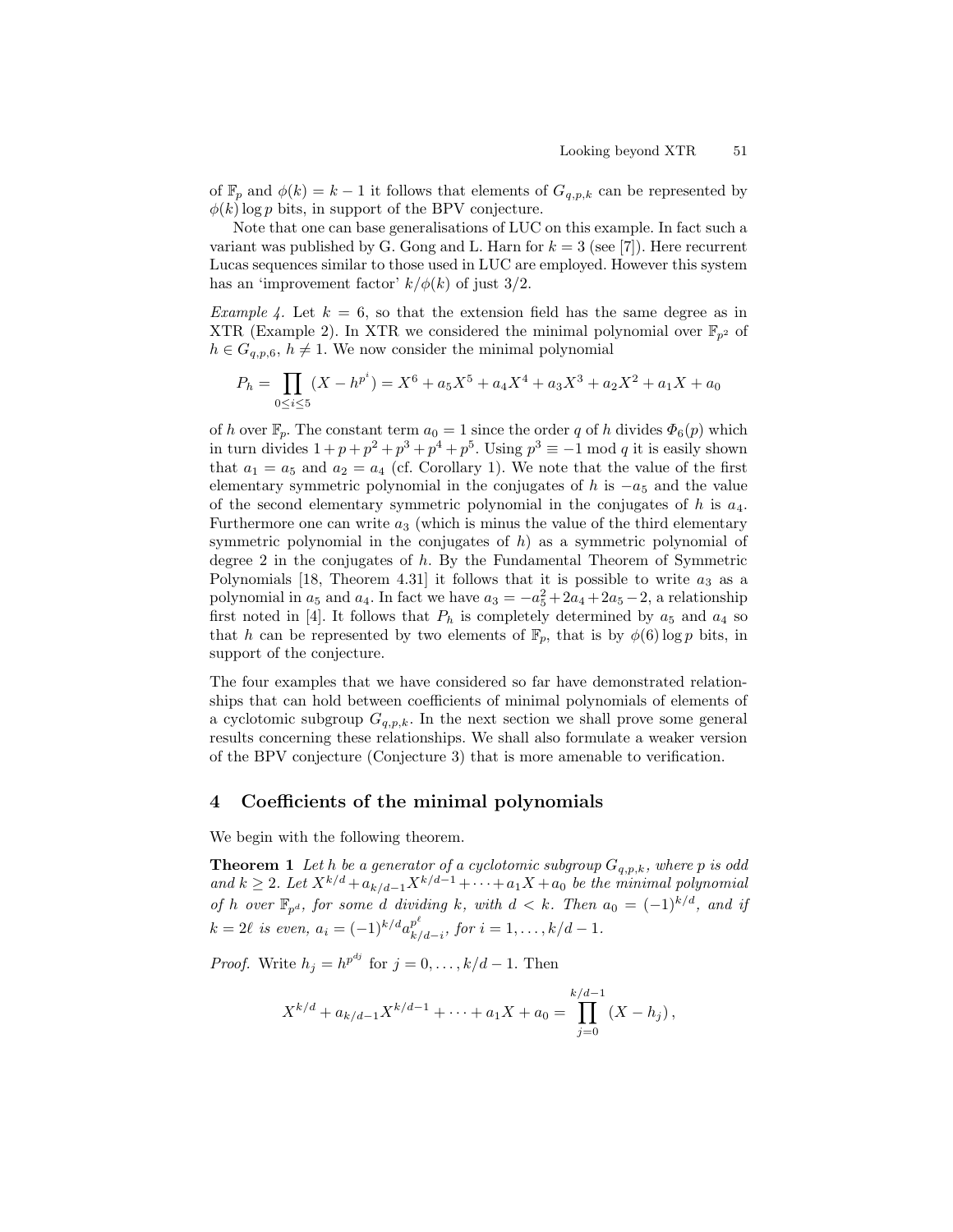and comparing coefficients we see that  $a_i = (-1)^{k/d-i} \sigma_{k/d-i}(h_0, \ldots, h_{k/d-1})$  for  $i = 0, \ldots, k/d - 1$ , where  $\sigma_n(h_0, \ldots, h_{k/d-1})$  is the *n*-th elementary symmetric polynomial in the conjugates  $h_j$  of h. In particular

$$
a_0 = (-1)^{k/d} \sigma_{k/d}(h_0, \dots, h_{k/d-1})
$$
  
=  $(-1)^{k/d} h_0 \cdots h_{k/d-1} = (-1)^{k/d} h^{1+p^d+p^{2d}+\cdots+p^{k-d}}.$ 

But  $1 + p^d + p^{2d} + \cdots + p^{k-d} = (p^k - 1)/(p^d - 1)$  which is divisible by  $\Phi_k(p)$  and hence by q, the order of h. Therefore  $a_0 = (-1)^{k/d}$ .

If  $k = 2\ell$  is even then  $p^k - 1 = (p^{\ell} - 1)(p^{\ell} + 1)$ . Since the order q of h divides  $p^k - 1$  but not  $p^{\ell} - 1$  we have  $p^{\ell} \equiv -1 \mod q$  and therefore  $h_j^{-1} =$  $h_i^{p^\ell}$  $j \text{ for } j = 0, \ldots, k/d - 1$ . Furthermore, since  $h_0 \cdot h_1 \cdots h_{k/d-1} = 1$  we have  $\sigma_{k/d-i}(h_0,\ldots,h_{k/d-1}) = \sigma_i(h_0^{-1},\ldots,h_{k/d-1}^{-1})$  for  $i = 1,\ldots,k/d-1$ . It follows that for  $i = 1, \ldots, k/d - 1$ 

$$
\sigma_{k/d-i}(h_0, \dots, h_{k/d-1}) = \sigma_i(h_0^{-1}, \dots, h_{k/d-1}^{-1}) = \sigma_i(h_0^{p^{\ell}}, \dots, h_{k/d-1}^{p^{\ell}})
$$
  
=  $\sigma_i(h_0, \dots, h_{k/d-1})^{p^{\ell}}$  (characteristic  $p$ )  
=  $((-1)^i a_{k/d-i})^{p^{\ell}} = (-1)^i a_{k/d-i}^{p^{\ell}}$ 

Therefore, as required, for  $i = 1, \ldots, k/d - 1$ :

$$
a_i = (-1)^{k/d-i} \sigma_{k/d-i}(h_0, \dots, h_{k/d-1}) = (-1)^{k/d} a_{k/d-i}^{p^{\ell}}.
$$

**Corollary 1** If k is even and d divides  $k/2$  then the minimal polynomial over  $\mathbb{F}_{p^d}$  of a generator of  $G_{q,p,k}$  is palindromic:  $a_i = a_{k/d-i}$  for  $i = 0, \ldots k/d$ .

*Proof.* Write  $\ell = k/2$ . Elements of  $\mathbb{F}_{p^d}$  are invariant under  $p^{\ell}$ -th powering since d divides  $\ell$ . Hence, by the previous theorem,  $a_i = (-1)^{k/d} a_{k/d-i}$  for  $i = 0, \ldots k/d$ . Since  $k/d$  is even the result follows.

**Proposition 1** Let  $k = de$ , with  $e > 1$ . Then for any element h of  $G_{q,p,k}$  the minimal polynomial  $P_h$  over  $\mathbb{F}_{p^d}$  can be represented using the following number of elements of  $\mathbb{F}_{p^d}$ :

- $e-1$ , if de is odd;
- $\frac{e-1}{2}$ , if d is even and e is odd;
- $\frac{e}{2}$  if e is even.

*Proof.* We represent elements of  $G_{q,p,k}$  by their minimal polynomials over the subfield of degree d. The constant coefficient is  $\pm 1$ , so  $e-1$  elements of  $\mathbb{F}_{p^d}$  suffice to represent elements of  $G_{q,p,k}$ . This covers the first case.

In the second and third cases  $k$  is even and by Theorem 1 only half of the remaining  $e - 1$  coefficients are required. More precisely if e is odd we need  $(e-1)/2$  coefficients and if e is even we require  $e/2$  coefficients.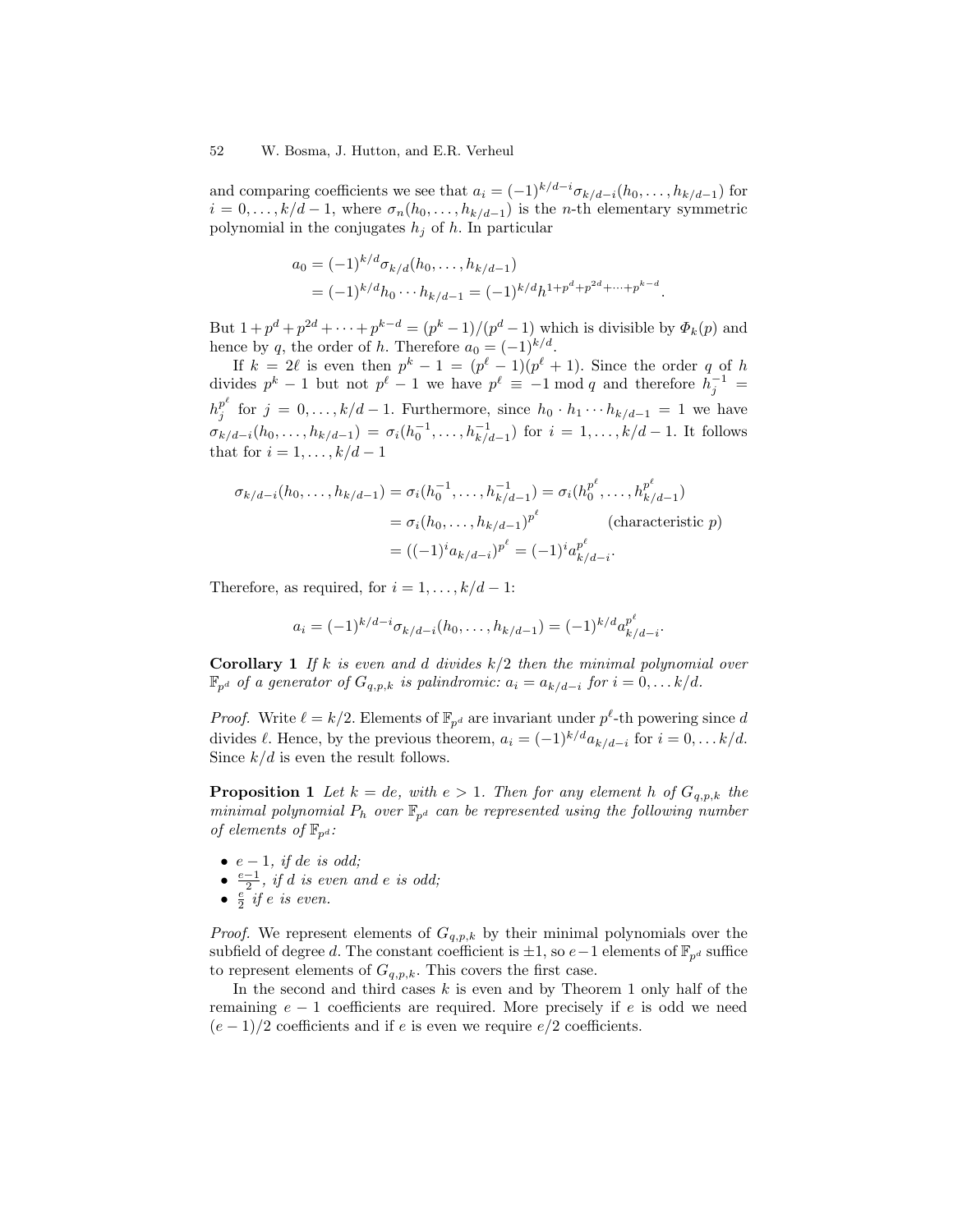Note that, unfortunately, this result cannot be used recursively since the coefficients  $a_i$  are not (in general) in a cyclotomic subgroup of  $\mathbb{F}_{p^d}$ .

Proposition 1 leaves a choice for  $d$  and  $e$  if  $k$  is composite, and some choices will offer better improvement factors than others. If  $k$  is even but not a power of two then Proposition 1 indicates that a good choice for  $e$  is the smallest odd divisor of  $k$  greater than 1. For example when  $k$  is divisible by 6 we can choose  $e = 3$  and  $d = k/3$  and thereby achieve an improvement ratio of 3. In the following example, which generalises Example 4, we show that the same improvement ratio can be achieved by taking  $e = 6$ .

*Example 5.* Let k be of the form 6d, let  $r = p^d$  and consider  $P_h$ , the minimal polynomial over  $\mathbb{F}_r$  of  $h \in G_{q,p,k}\backslash\{1\}$ :

$$
P_h = \prod_{0 \le i \le 5} (X - h^{r^i}) = X^6 + a_5 X^5 + a_4 X^4 + a_3 X^3 + a_2 X^2 + a_1 X + a_0
$$

where  $a_i \in \mathbb{F}_r$ .

The order of h is q, which divides  $\Phi_{6d}(p)$ . It is well-known (see [8]) that  $\Phi_{6d}(X) | \Phi_6(X^d)$  so q divides  $\Phi_6(r) = r^2 - r + 1$ .

Arguing as in Example 2 we have

$$
(X - h)(X - h^{r^2})(X - h^{r^4}) = X^3 - tX^2 + t^r X - 1,
$$

where  $t = \text{Tr}_{r^2}(h) \in \mathbb{F}_{r^2}$  is the trace of h over  $\mathbb{F}_{r^2}$ . From this we have

$$
(X - hr)(X - hr3)(X - hr5) = X3 - trX2 + tr2X - 1.
$$

Since  $t^{r^2} = t$  it follows that

$$
P_h = (X^3 - tX^2 + t^r X - 1)(X^3 - t^r X^2 + tX - 1),
$$

and we see that not only is  $P_h$  palindromic, as Corollary 1 implies, with  $a_0 = 1$ ,  $a_1 = a_5 = -t - t^r$  and  $a_2 = a_4 = t + t^r + t^{1+r}$ , but also that

$$
a_3 = -2 - t^2 - t^{2r}
$$
  
= -(-t - t<sup>r</sup>)<sup>2</sup> + 2(t + t<sup>r</sup> + t<sup>1+r</sup>) + 2(-t - t<sup>r</sup>) - 2  
= -a<sub>5</sub><sup>2</sup> + 2a<sub>4</sub> + 2a<sub>5</sub> - 2.

This means that we only need  $a_5$  and  $a_4$  to specify  $P_h$ .

|      | e.         |                         | ratio: $de/S$ |
|------|------------|-------------------------|---------------|
| odd  | odd        | $d\cdot(e-1)$           | $e/(e-1)$     |
|      | even odd   | $d \cdot \frac{e-1}{e}$ | $2e/(e-1)$    |
| even | $\it even$ | $d \cdot \frac{e}{2}$   |               |
| odd  | even       | $d \cdot \frac{e}{2}$   | 2             |
| any  |            | $d \cdot 2$             |               |
|      |            |                         |               |

### Table 1

The table summarises the results of Proposition 1 and Example 5 concerning the number of words  $S$  of size  $\log p$  that suffices to represent the minimal polynomials of elements of  $G_{q,p,de}$ , and the improvement ratio  $de/S$ . Note that S is an upper bound; fewer words may do.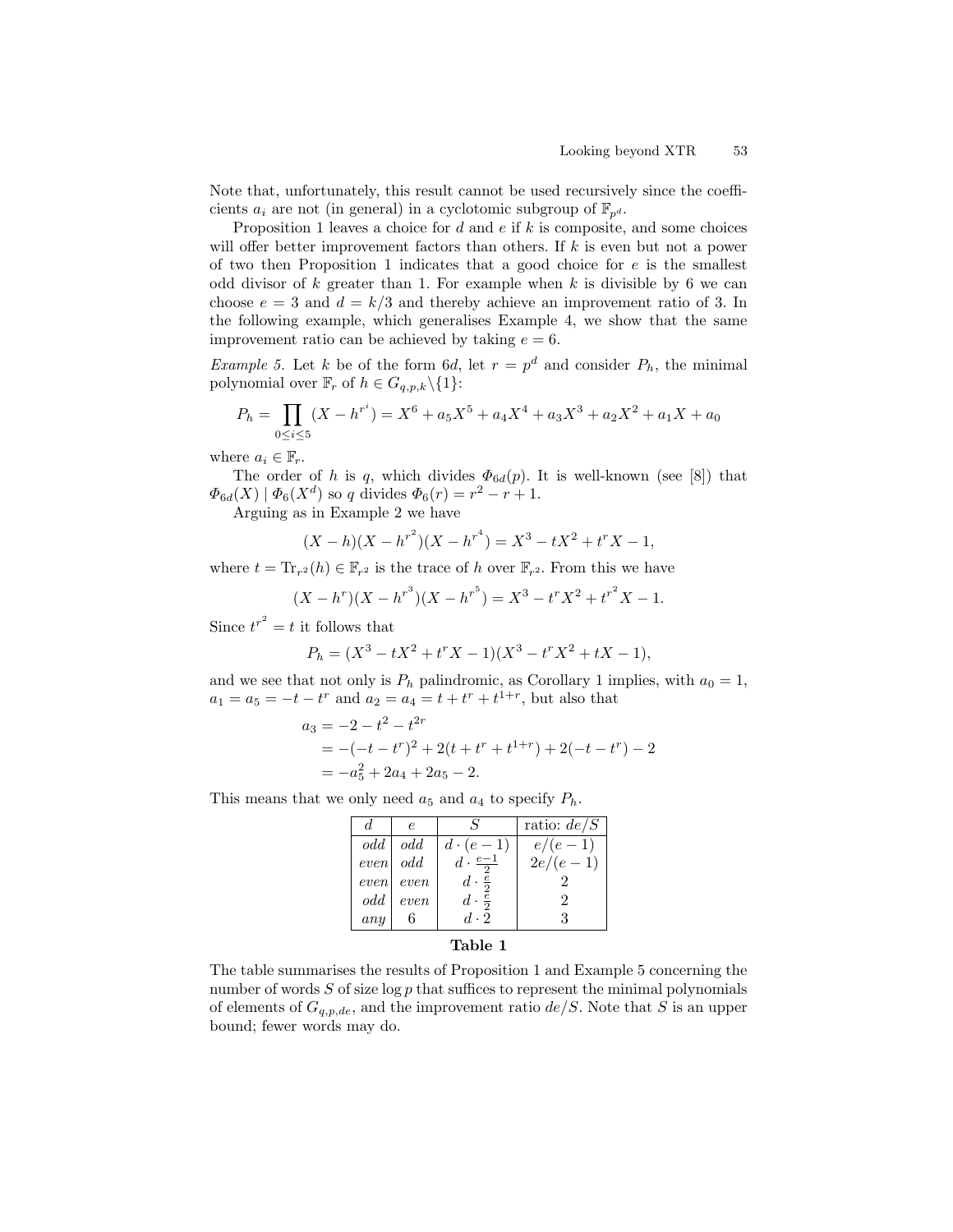## 5 The Conjectures

We now work towards a more precise formulation of the BPV conjecture. Consider some  $k = de$  with  $e > 1$ . Let h be an element of the  $(p, k)$ -cyclotomic group  $G_{p,k}$  that is not contained in any proper subfield of  $\mathbb{F}_{p^k}$  and let  $P_h^{(d)} =$  $X^e + a_{e-1}X^{e-1} + \cdots + a_1X + a_0$  be the minimal polynomial of h over  $\mathbb{F}_{p^d}$ . Note that  $a_{e-i}$  corresponds, up to sign, to the j-th elementary symmetric polynomial evaluated in the e conjugates of h over  $\mathbb{F}_{p^d}$ . By Theorem 1 we have  $a_0 = (-1)^e$ .

For  $1 \leq i \leq e-1$  let  $A_i = \{a_{e-1}, \ldots, a_{e-i}\}.$  We let  $u_d$  denote the smallest integer with the property that the set  $A_{e-1}$  of all non-trivial coefficients of  $P_h^{(d)}$ h can be recovered from  $A_{u_d}$ . Thus all coefficients of  $P_h^{(d)}$  $h^{(a)}$  can be recovered from the first  $u_d$  elementary symmetric polynomials in the conjugates of h over  $\mathbb{F}_{p^d}$ but *not* from the first  $u_d - 1$  polynomials.

We must address the question of what we mean by 'recovering'  $A_{e-1}$  from a subset  $A_i$ . Note that we should not simply state that all  $a_j$  can be expressed as polynomials in the elements of  $A_i$ , since the coefficients come from a finite field in which many relations will exist. It seems one requires the existence of such an expression *independent* of  $p$ , although perhaps dependent on  $d$  and  $e$ . However this is still not entirely satisfactory: the second part of Theorem 1 states that we can recover, for example,  $a_1$  from  $a_{k/d-1}$  using conjugates, i.e. in a manner which does depend on p. This means that our 'recovery' notion for  $d > 1$  should imply the existence of polynomials with integer coefficients and degree independent of p that, when evaluated in the d conjugates over  $\mathbb{F}_p$  of the elements of  $A_i$ , will yield the other coefficients.

We shall introduce multivariate polynomials in indeterminates  $X_j$ , and evaluate the polynomials at the elements of some coefficient set  $A_i$ . It will be convenient to define the *weighted degree* of a monomial  $X_1^{e_1} \cdots X_n^{e_n}$  in  $\mathbb{Z}[X_1,\ldots,X_n]$ to be  $\sum_{j=1}^{n} j \cdot e_j$  and the weighted degree of a polynomial P as the maximum of the weighted degrees of the monomials that appear in  $P$  (with non-zero coefficient). Note that  $X_j$  has weighted degree j in P. The motivation for this definition is that we shall evaluate  $X_j$  in  $a_{e-j}$ , which is symmetric of degree j in the conjugates of h over  $\mathbb{F}_{p^d}$ .

Observe that  $G_{p,k}$  is asymptotically of size  $p^{\phi(k)}$ . Therefore in order to represent the whole of  $G_{p,k}$  by the minimal polynomials of its elements over  $\mathbb{F}_{p^d}$  we must have  $d \cdot u_d \ge \phi(k)$ . Thus, for given values of k and d, we have an informationtheoretic lower bound of  $\lceil \phi(k)/d \rceil$  on the value of  $u_d$ . The conjecture states that in fact  $u_d$  is always *equal* to this lower bound.

We now come to our first formulation of the BPV conjecture.

**Conjecture 1** ((d, e)-BPV) Let  $k = de$ , with  $e > 1$ . Let  $u_d$  be the least value of u for which  $Q_j \in \mathbb{Z}[X_1^{(0)}, \ldots, X_1^{(d-1)}, X_2^{(0)}, \ldots, X_2^{(d-1)}, \ldots, X_u^{(0)}, \ldots, X_u^{(d-1)}]$ exist, for  $1 \leq j \leq e-u-1$ , such that for every prime p and every element  $h \in G_{p,k}$  that is not contained in a proper subfield of  $\mathbb{F}_{p^k}$ , the coefficient  $a_j$  of  $P^{(d)}_h$  $h^{(a)}$  is given by

$$
a_j = \bar{Q}_j(a_{e-1}, a_{e-1}^p \dots, a_{e-1}^{p^{d-1}}, a_{e-2}, a_{e-2}^p \dots, a_{e-2}^{p^{d-1}}, \dots, a_{e-u}, a_{e-u}^p, \dots, a_{e-u}^{p^{d-1}}),
$$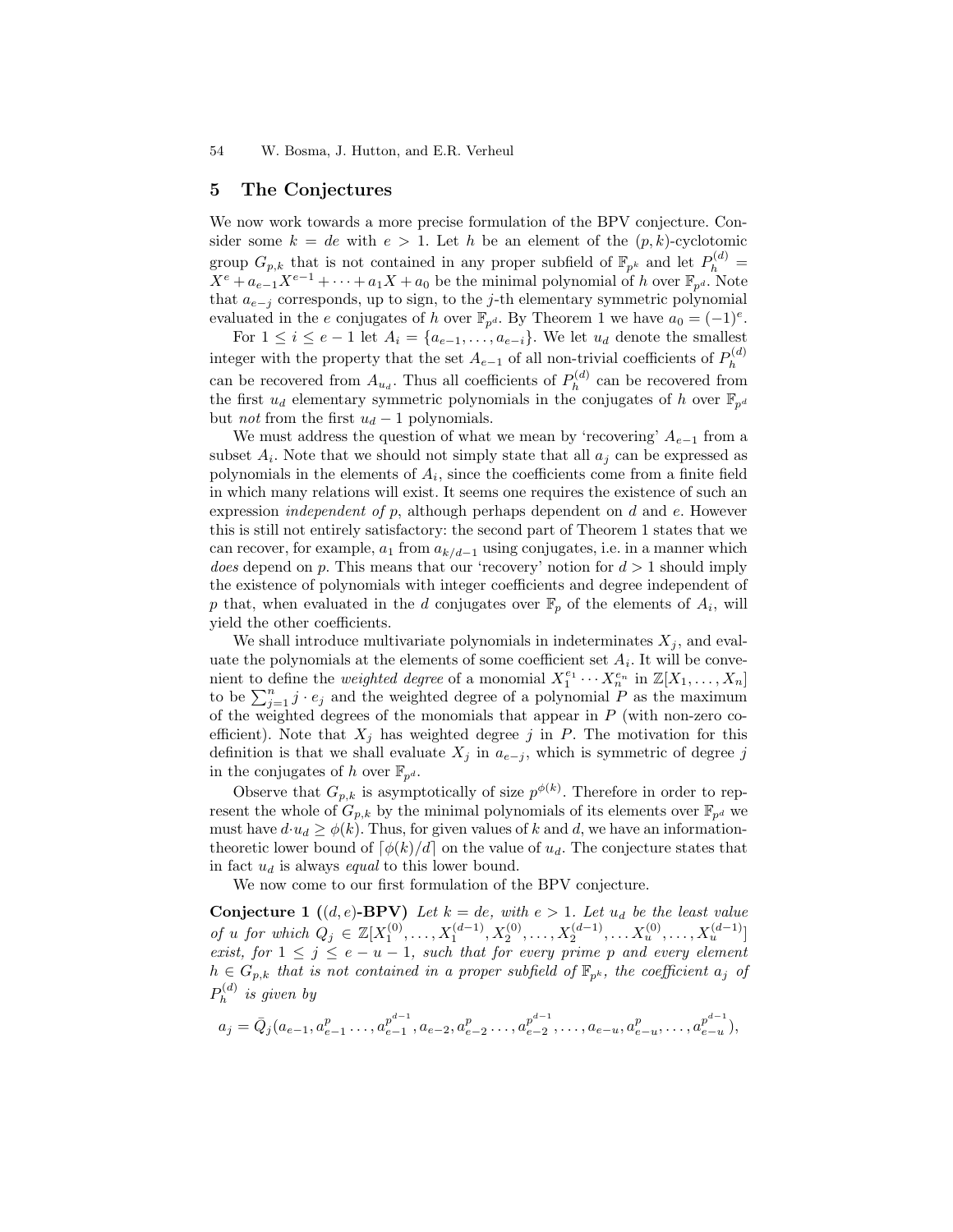for  $1 \leq j \leq e-u-1$ , where  $\overline{Q}_j$  denotes  $Q_j$  with coefficients taken modulo p. Then  $u_d = \left[\phi(de)/d\right]$ .

Motivated by Example 4 we also formulate a strong form of the conjecture, including a bound on the (weighted) degree of the polynomials involved.

Conjecture 2 (strong  $(d, e)$ -BPV) Let  $k = de$ , with  $e > 1$ . Let  $u_d^*$  be the smallest integer for which there exist polynomials  $Q_j$  as in Conjecture  $(d, e)$ - $BPV$  with the additional requirement that the polynomials  $Q_j$  are of weighted degree at most u, where the weighted degree of  $X_k^{(i)}$  $\binom{v}{k}$  is k (for  $1 \leq k \leq u$  and  $0 \le i \le d - 1$ ). Then  $u_d^* = \lceil \phi(de)/d \rceil$ .

The main conjecture, which was stated informally in Section 3, can now be made precise. For  $k > 1$  we define  $\text{red}(k) = \min\{d \cdot u_d\}$ , where the minimum is taken over all proper divisors  $d$  of  $k$ .

**Conjecture 3** (k-BPV) Let  $k > 1$  be an integer. There exists a proper divisor d of k such that d divides  $\phi(k)$  and for which  $(d, k/d)$ -BPV holds. Therefore  $\mathrm{red}(k) = \phi(k).$ 

Conjecture 3 applies to all elements of  $G_{p,k}$  that are not contained in a proper subfield of  $\mathbb{F}_{p^k}$ . Therefore if Conjecture 3 were true then the BPV conjecture, which we expressed earlier in terms of cyclotomic subgroups  $G_{q,p,k}$ , would certainly hold as well.

Finally, we formulate the obvious strengthened version of Conjecture 3, including a bound on the degree.

**Conjecture 4 (strong k-BPV)** Let  $k > 1$  be an integer. There exists a proper divisor d of k such that d divides  $\phi(k)$  and for which strong  $(d, k/d)$ -BPV holds.

Our preparatory work on the coefficients implies the correctness of Conjecture 4 and hence of Conjecture 3 for a whole family of values of k.

**Proposition 2** Let  $2^s p_1^{r_1} p_2^{r_2} \ldots p_n^{r_n}$  be the prime factorisation of  $k > 1$  with  $2 < p_1 < \ldots < p_n$ . Then  $\text{red}(k) \leq \phi(2^s p_1^{r_1}) p_2^{r_2} \cdots p_n^{r_n}$ . In particular, if k is of the form  $2^{s}p_1^{r_1}$  then Conjecture 4 holds for k; and  $red(k) = \phi(k)$  in this case.

*Proof.* If  $k = 2^s$  and  $s \ge 1$  then taking  $d = 2^{s-1}$  and  $e = 2$  in the even-even case of Proposition 1 gives the result since  $\phi(2^s) = 2^{s-1}$ . Similarly, if  $k = p_1^{r_1}$  with  $r_1 \geq 1$ , the result follows from taking  $d = p_1^{r_1-1}$  and  $e = p_1$  in the *odd-odd* case as  $\phi(p_1^{r_1}) = (p_1 - 1)p_1^{r_1-1}$ . The general case of the first part of the result (where  $r_1, s \ge 1$ ) follows by taking  $d = 2^s p_1^{r_1-1} p_2^{r_2} \cdots p_n^{r_n}$  and  $e = p_1$  in the even-odd case. The final part follows directly, using the observation that  $\text{red}(k) \geq \phi(k)$ .

Proposition 2 implies that Conjecture 4 holds for all  $k \leq 30$  with  $k \neq 15, 21, 30$ .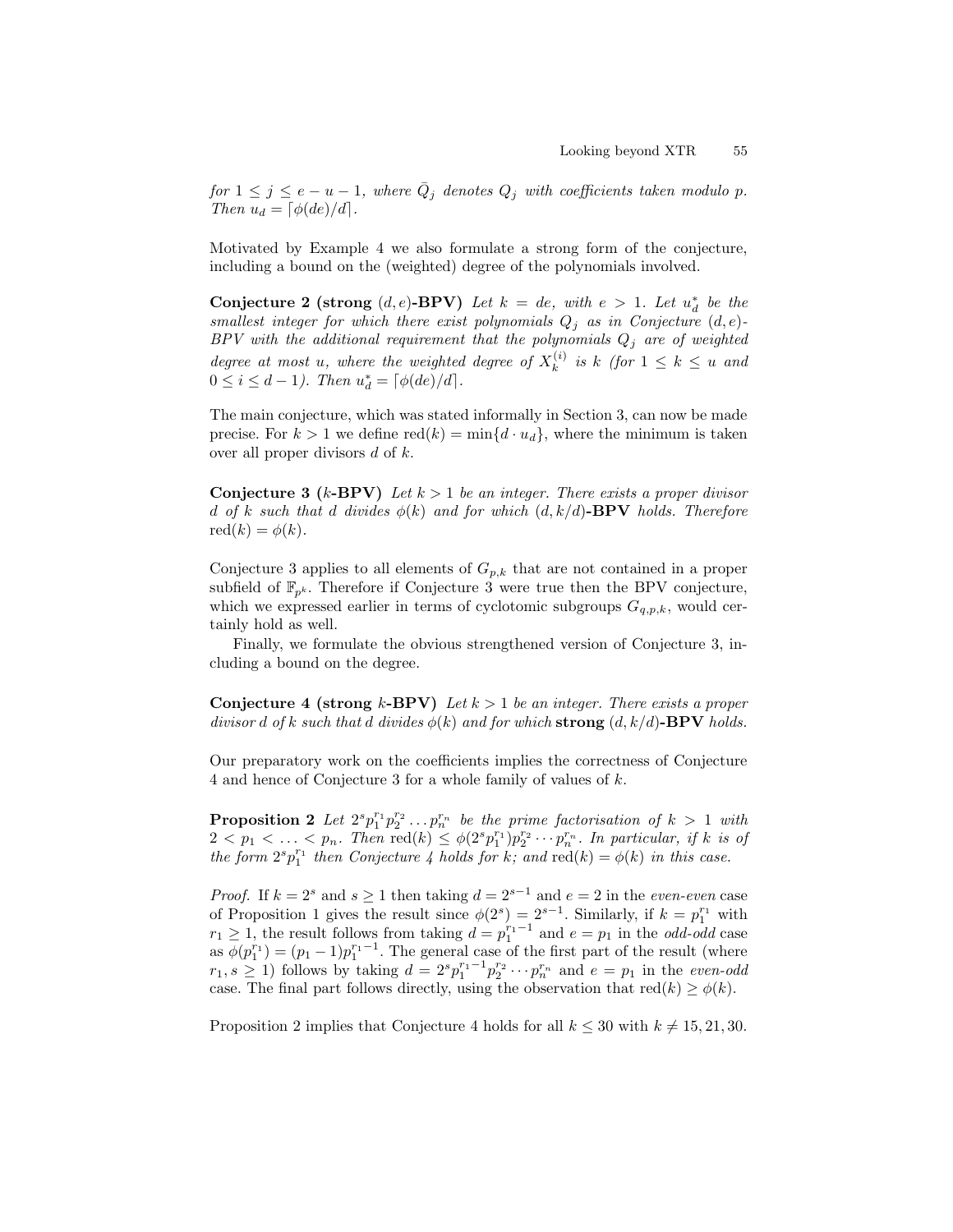Example 6. The first case of real interest of Conjecture k-BPV is  $k = 30$ , as there an improvement ratio of  $30/8 > 3$  might be obtained. By virtue of Proposition 1 it follows that, by choosing  $e = 3$ , we can represent elements of the cyclotomic group  $G_{p,30}$  as minimal polynomials using a single coefficient from the subfield of  $p^{10}$  elements, so using  $10 \log p$  bits. Therefore red $(30) \leq 10$ .

Conjecture 30-BPV states that in fact only  $\phi(30) \log p = 8 \log p$  bits are necessary. More specifically the conjecture says that for some divisor d of  $\phi(30)$  = 8, the minimal polynomial over  $\mathbb{F}_{p^d}$  of any element of  $G_{p,30}$  can be generated by eight elements of  $\mathbb{F}_p$ . For  $d = 2$ , for example, it could be that only the four highest of the non-trivial coefficients of minimal polynomials over  $\mathbb{F}_{p^2}$  are independent, and that the others can be expressed as polynomial expressions in these. This would represent a significant improvement on the upper bound provided by Proposition 1, which states that the seven highest non-trivial coefficients are sufficient to generate the others.

The 25 pairs  $(d, e)$  with  $de \leq 30$  for which Proposition 1 and Example 5 do not provide a proof of Conjecture 2 are listed in the table at the end of Section 7.

## 6 The Magma programs

In order to test the conjectures formulated in the previous section we performed some experiments using the computer algebra system MAGMA [3].

Algorithm 0 (Find relations) Input: integers  $p, k, d, u, v, j$ . Output: a set Q of polynomials in  $\mathbb{Z}[X_1, \ldots, X_u, Y].$ Description:

Determine a prime divisor q of  $\Phi_k(p)$  not dividing k (Lemma 1), and a generator h of  $G_{q,p,k}$  (e.g. taking the  $(p^k-1)/q$ -th power of a primitive element g of  $\mathbb{F}_{p^k}$ ).

Next, generate the finite set S of all sequences  $[s_1, \ldots, s_u]$  with  $\sum_{i=1}^u i \cdot s_i \leq v$ .

Now generate  $s = \#S$  random elements  $h_1, \ldots, h_s$  of  $G_{q,p,k}$ , for example by taking random powers of  $h$ , determine the minimal polynomials

$$
P_{h_i}^{(d)} = X^{k/d} + a_{k/d-1} X^{k/d-1} + \dots + a_1 X + a_0,
$$

of these elements over  $\mathbb{F}_{p^d}$  and evaluate  $m(h_i, \vec{s}) = a_{e-1}^{s_1} \cdot a_{e-2}^{s_2} \cdots a_{e-u}^{s_u}$  for all  $\vec{s} \in S$ . Let M be the square  $s \times s$  matrix with entries in  $\mathbb{F}_{p^d}$ , the *i*-th row of which consists of the monomials  $m(h_i, \vec{s})$ , for  $\vec{s}$  ranging over S. Let  $\vec{w} \in \mathbb{F}_{p^d}^s$ consist of the coefficients  $a_j$  (with j given by the input) of the polynomials  $P_{h_i}^{(d)}$  $h_i^{(u)},$ for  $i = 1, 2, \ldots, s$ .

Solve the linear system of equations  $M\vec{c} = \vec{w}$  for  $\vec{c} \in \mathbb{F}_p^s$ . If the solution space is non-empty, translate each element  $\vec{c}$  from the solution space back to a polynomial relation  $C \in \mathbb{Z}[X_1, \ldots, X_u]$  via

$$
\vec{c} \mapsto C = \sum_{\vec{s} \in S} c_{\vec{s}} X_1^{s_1} \cdots X_u^{s_u} - Y,
$$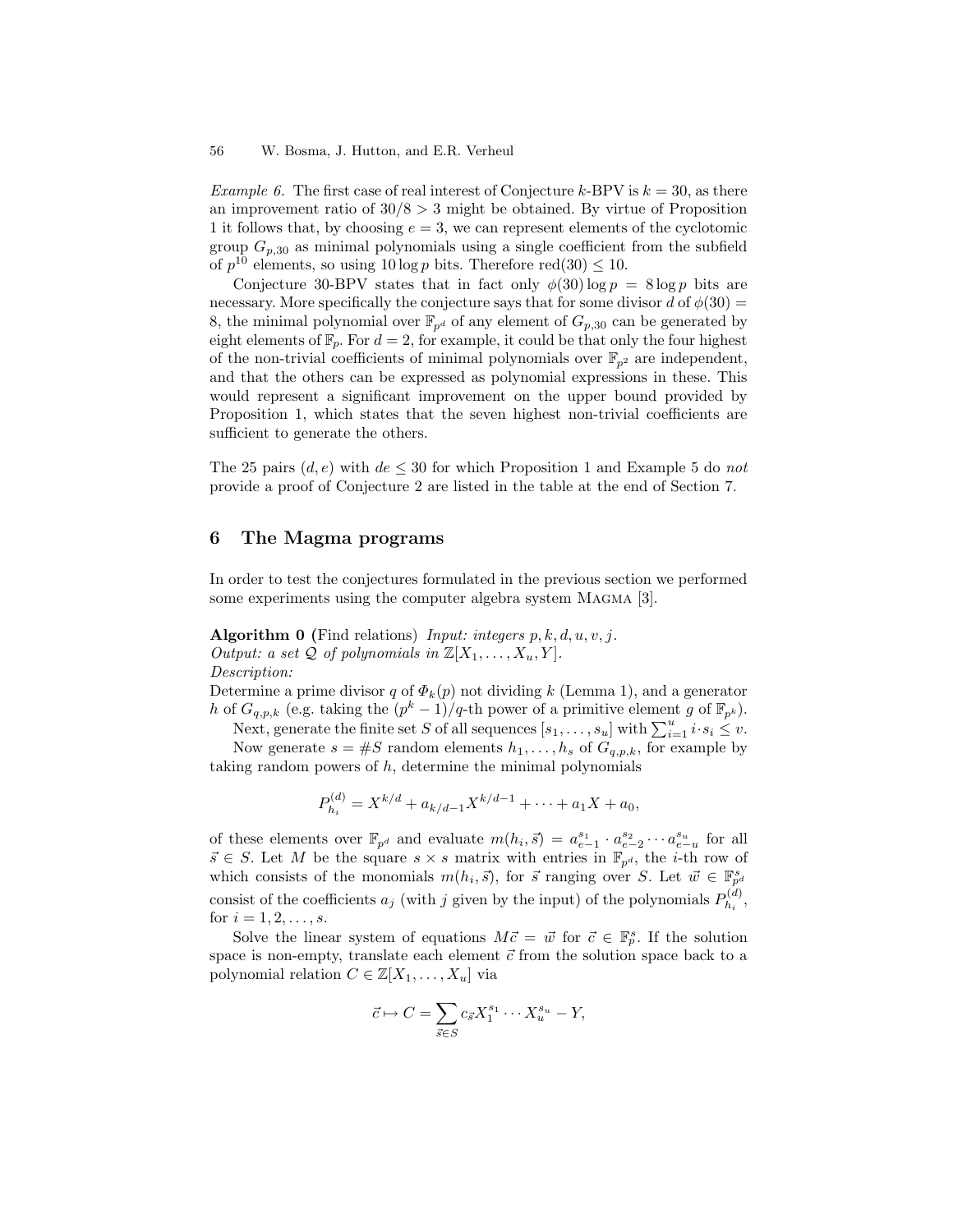where on the right we interpret the component  $c_{\vec{s}} \in \mathbb{F}_p$  of the vector  $\vec{c}$  as an integer by taking the least integer representative for its residue class modulo p.

Finally, determine the Gröbner basis  $Q$  of the ideal generated by these relations in  $\mathbb{Q}[X_1,\ldots,X_u,Y].$ 

This ends the description of the algorithm.

The output of the algorithm consists of polynomials in  $u$  variables that form a basis for all polynomial relations  $Q(a_{e-1}, \ldots, a_{e-u}) - a_i = 0$  between the coefficients of the minimal polynomial for generators of the cyclotomic subgroup  $G_{q,p,k}$ , satisfying the condition that the weighted degree of Q is at most v.

To verify Conjecture 2 for a pair  $(d, e)$  we apply the following algorithm, with input d, e and with  $w = \left[\phi(de)/d\right]$ .

### Algorithm 2 Input: integers  $d, e, w$ .

Output: either 'false' or sets  $Q_i$  of candidate polynomials for Conjecture 2. Description:

Let  $u = \lceil \phi(de)/d \rceil$ .

Repeat the following step for  $j = e - u - 1, e - u - 2, \ldots, 1$  in succession, terminating with output 'false' when an empty set  $\mathcal{Q}_j$  is encountered, and with sets  $Q_j$ ,  $j = e - u - 1, \ldots, 1$ , as output otherwise:

Choose a prime number p, and apply Algorithm 0 with input  $p, k = de, d, u$ ,  $v = w, j$  to determine a set  $\mathcal{Q}_j$ .

If Algorithm 2 returns 'false', Conjecture 2 is refuted for the given values of  $d, e$  as no polynomial relation exists (for at least one j) of weighted degree at most  $u_d$  that works modulo p. Otherwise it returns candidate polynomials  $Q_i$ expressing  $a_i$  in  $a_{e-1}, \ldots, a_{e-u}$ . These candidates have only been proven to work for a single prime number  $p$ ; to increase confidence one would test the candidates for different values of p.

A (less effective) alternative to Algorithm 2 consists of a single application of Algorithm 0 rather than  $e - u - 1$  successive ones, by replacing in the input for Algorithm 0 the values of u and v by  $e-1$ , and putting  $j = 0$ . The result will be that Algorithm 0 will attempt to find all algebraic relations between all  $a_i$ 's (of weighted degree bounded by v) in one go; if the Conjectured relations exist, the Gröbner basis will exhibit them all. This approach is only feasible for very small values of de (see Example 7).

Algorithm 2 rarely succeeds; it is designed to refute Conjecture 2 for pairs d, e. Likewise, the following algorithm is designed to refute Conjecture 1.

#### Algorithm 1 Input: integers  $d, e$ .

Output: either 'false' or sets  $Q_i$  of candidate polynomials for Conjecture 1. Description:

Repeatedly apply Algorithm 2 with input triples  $d, e, w$ , until sets  $Q_i$  are returned, starting with  $w = [\phi(de)/d]$ , and incrementing w by 1 when Algorithm 2 returns 'false'.

It should now also be clear how to attempt to refute (or prove) Conjectures 3, 4: apply Algorithms 1, 2 for all pairs  $(d, e)$  of divisors of k with d dividing  $\phi(k)$ .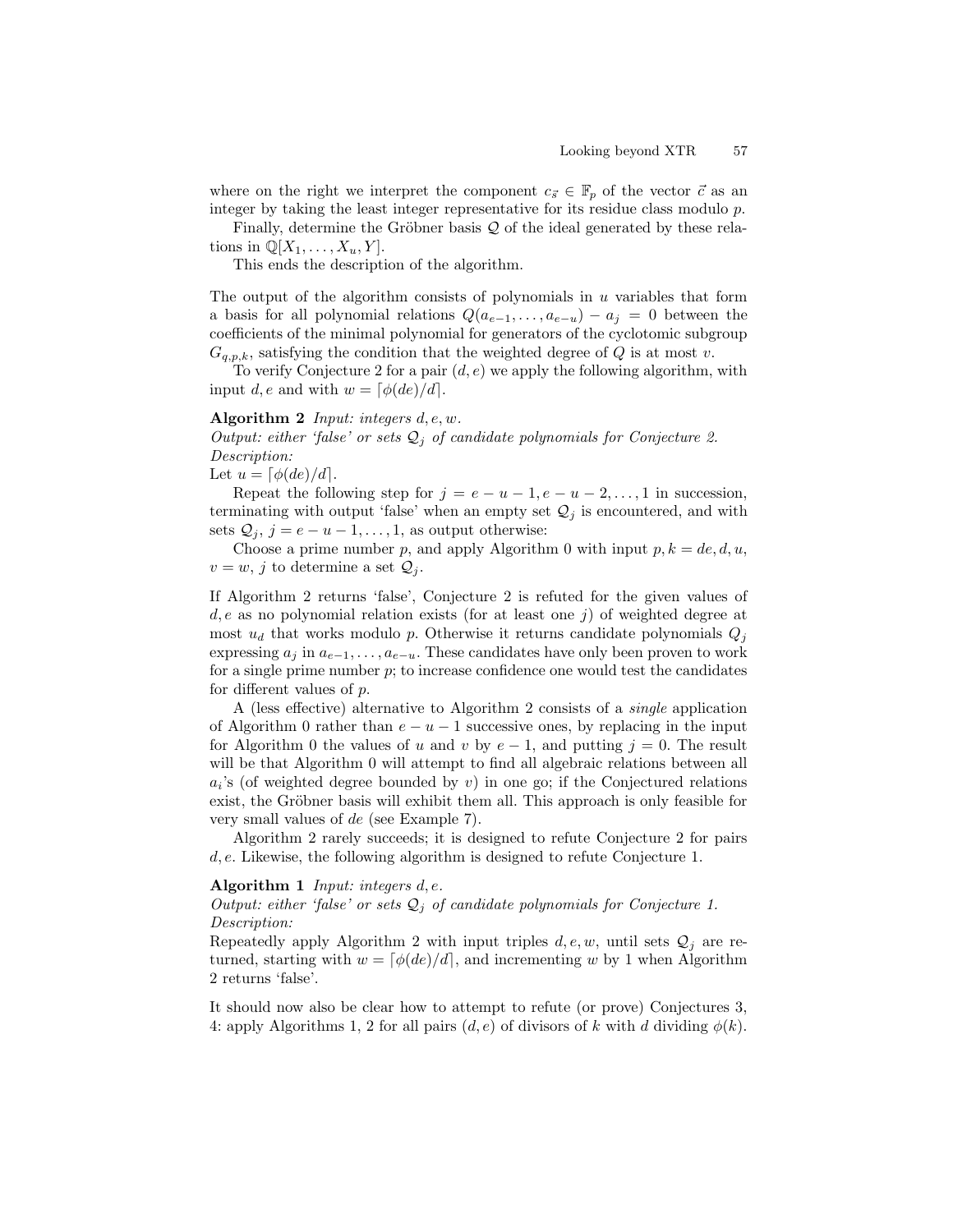As stated, the algorithms do not look for dependencies involving the  $\mathbb{F}_p$ conjugates of  $a_{e-1}, \ldots, a_{e-u}$ . The reason for this is that initially we attempt to find dependencies that do not involve the proper conjugates; the algorithm can easily be modified to include them, but doing this blows up the number of variables in the monomials by a factor  $d^u$ . We have omitted this from the description of the algorithms for the sake of clarity.

The Gröbner basis of the ideal is determined to detect dependencies between relations that are found. In our experiments usually one of three things happened: either no relation was found, or many relations were found due to the fact that the prime was chosen too small, or a few relations were found that generated an ideal with a Gröbner basis consisting of a single polynomial relation expressing the dependency of  $a_{e-u-1}$  on  $a_{e-1}, \ldots, a_{e-u}$ . See [5], for example, for a discussion of Gröbner bases.

The main feature of Algorithm 0 is that of converting the problem of finding a polynomial relation to finding the kernel of a matrix over a finite field: the columns of the matrix correspond to the monomials, and the existence of an algebraic relation between the coefficients implies a dependency between the evaluations of the monomials at the coefficients, that is between the columns of the matrix. Thus the problem is reduced to linear algebra over  $\mathbb{F}_{n^d}$ .

The experiments we carried out deviated slightly from the description in this section: the indeterminate Y in Algorithm 0 was given weight  $u + 1$  and was allowed to appear with exponent larger than 1 in the polynomial relations (see Example 10). For that reason our searches started at weight (a multiple of)  $\lceil \phi(de)/d \rceil + 1$ , exceeding the minimal value predicted by Conjecture 2.

Example 7. As a first example we present the output of our algorithm for  $k = 4$ .

Conjecture 1 holds for  $(d, e) = (2, 2)$  since by Theorem 1 the minimal polynomials over  $\mathbb{F}_{p^2}$  of elements of  $G_{p,4} \setminus \mathbb{F}_{p^2}$  are of the form  $X^2 + a_1X + 1$ , with  $a_1 \in \mathbb{F}_{p^2}$ .

The other case for  $k = 4$  is  $d = 1, e = 4$ . The minimal polynomials over  $\mathbb{F}_p$ of elements of  $G_{p,4} \setminus \mathbb{F}_{p^2}$  are of the form  $X^4 + a_3X^3 + a_2X^2 + a_1X + a_0$ ,  $a_0 = 1$ .

In a run of Algorithm 2 we used  $p = 5$ ; since  $\Phi_4(5) = 5^2 + 1 = 26$ , we look at  $G_{13,5,4}$  in  $G_{5,4}$ . To find possible algebraic relations between  $a_3, a_2$  and  $a_1$  we take  $u = 2$ ; we choose  $w = 3$ . The only monomials besides Y we obtain are  $X_1^2, X_2, X_1, 1$ . One run of our algorithm produced two dependencies in the matrix M, corresponding to an ideal with Gröbner basis  $X_1 - Y, X_2 - Y^2 + Y + 1$ . The first of these expresses that  $a_3 = a_1$ , as we expect by Theorem 1, but the second is an 'accident' caused by the fact that we have chosen  $p$  and thereby  $q$  to be very small. Indeed, in this case several minimal polynomials coincided (since the 12 non-trivial elements have just 3 different minimal polynomials). This illustrates why small primes p should be avoided.

If we invoke the algorithm with  $p = 101$  instead, we immediately find a single relation  $a_3 - a_1 = 0$  and no others. As a matter of fact, if we increase the parameters u and w to 3 and 4, the result will be a Gröbner basis  $a_3 - a_1$ ,  $a_0$  – 1: the minimal polynomials are always palindromic, and we have rediscovered Corollary 1 for this case.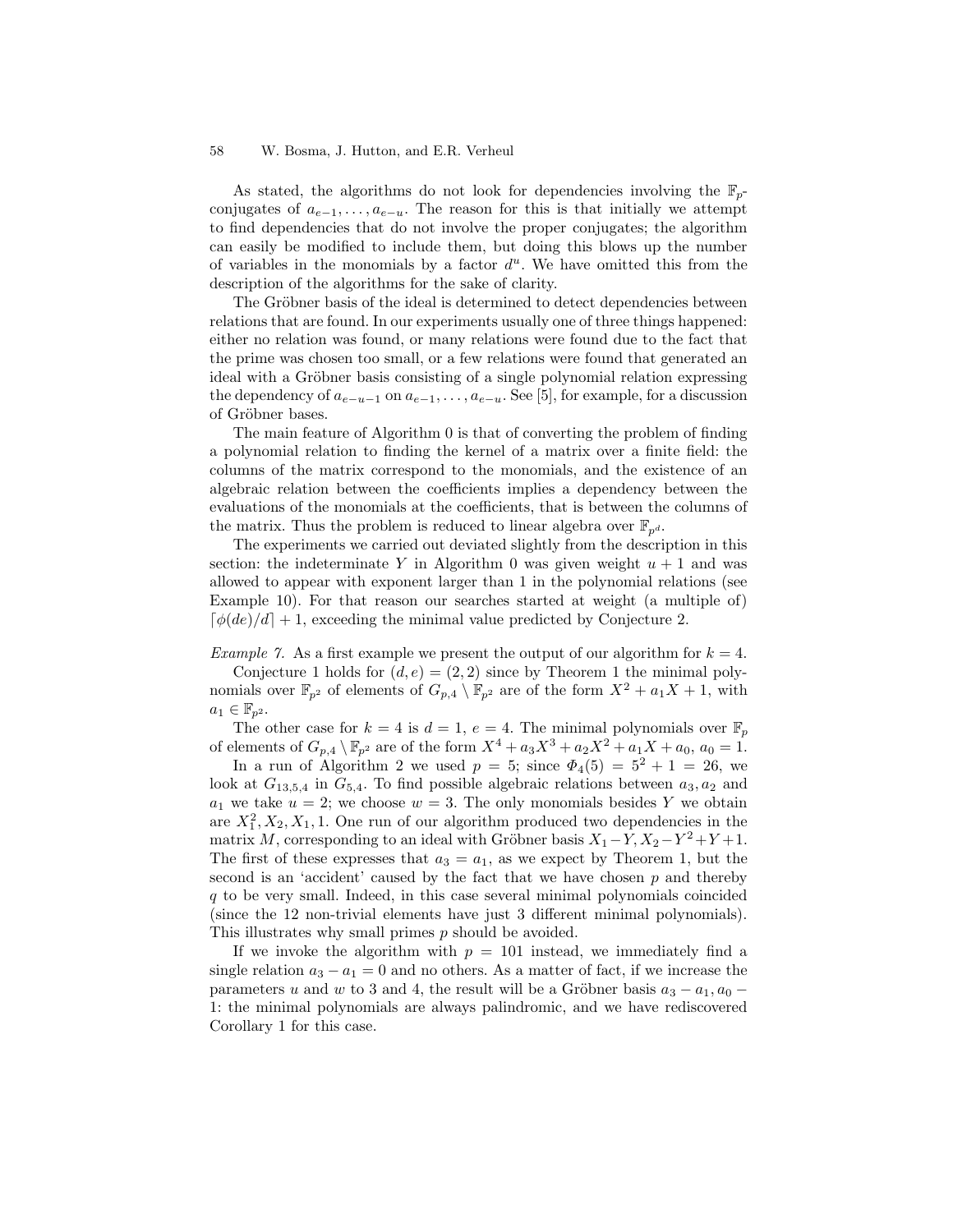Refuting Conjecture 1 (without the degree bounds) would involve looking at evaluations of all possible monomials in u coefficients. But since there is only a finite number of (different powers of) elements in  $\mathbb{F}_{p^k}$  anyway, this is still a finite task! However, the necessary computation can only be done if  $p$  is very small (say 2 or 3), in which case we run into problems similar to those in the previous example for small p, namely that the order of  $G_{p,k}$  would be smaller than the number of monomials and we would obtain many unwanted identities.

## 7 Experimental Results

In this section we describe the experiments we have performed to test the conjectures. We looked at all cases with  $k = de \leq 30$  still left open, as summarised in the table at the end of this section. We comment on some interesting cases, in order of ascending  $k$ .

# Example 8.  $k = 6$

This provided a test case for our programs (see the earlier examples). There are three pairs  $(d, e)$  to consider.

The case  $d = 3, e = 2$  is trivial, since in the quadratic extension  $\mathbb{F}_{p^6}$  over  $\mathbb{F}_{p^3}$ elements are given by a single non-trivial element of the palindromic minimal polynomial; elements are thus represented by one element of  $\mathbb{F}_{n^3}$ , which is in accordance with Conjecture 1.

With  $d = 1$ ,  $e = 6$  Algorithm 2 finds (within a few seconds) the relations  $-a_5^2 + 2a_4 + 2a_5 - 2 = a_3$ ,  $a_4 = a_2$  and  $a_5 = a_1$ , for example with  $p = 211$ . Thus elements of a degree six field can be represented by the elements  $a_5$  and  $a_4$ from the prime field. This proves, as noted before, both Conjecture 2, and hence Conjecture 1, for  $(d, e) = (1, 6)$ , as well as Conjecture 4 and hence Conjecture 3, for  $k = 6$ .

With  $d = 2, e = 3$  we have a cubic extension with k even. The standard Algorithm 2 does not find small relations; however, if we include the conjugates  $a_2^p$  and  $a_1^p$  as well as  $a_2$  and  $a_1$ , then with  $p = 29$  the algorithm produces the relation  $a_2 + a_1^p = 0$  (and also, in fact,  $a_1^{p^2} - a_1 = 0$  in the Gröbner basis). Note the conflicting constraints on  $p$  once we include the conjugates: we want  $p$  to be large to avoid spurious relation in a small field, whereas we want it to be small since we get monomials including  $a_i^{p^j}$  $i<sup>p</sup>$  in the relations. The relation  $a_2 + a_1^p = 0$  means we can represent the degree 6 field by a single element  $a_1$ from the quadratic subfield; the element  $a_2$  can then be recovered. This proves Conjecture 1 for  $(d, e) = (2, 3)$  and Conjecture 3 for  $k = 6$  (again).

# Example 9.  $k = 9$

Conjecture 2 and Conjecture 4 for  $d = e = 3$  are covered by Proposition 1.

To achieve the same efficiency in the full extension  $(d = 1, e = 9)$  one would have to express  $a_2$  and  $a_1$  in terms of  $a_8, a_7, \ldots, a_3$ . Our experiments with Algorithm 2 show that no such relations exist with  $u = 6$  and  $w = 7$ . That is, Conjecture 2 is false for this case.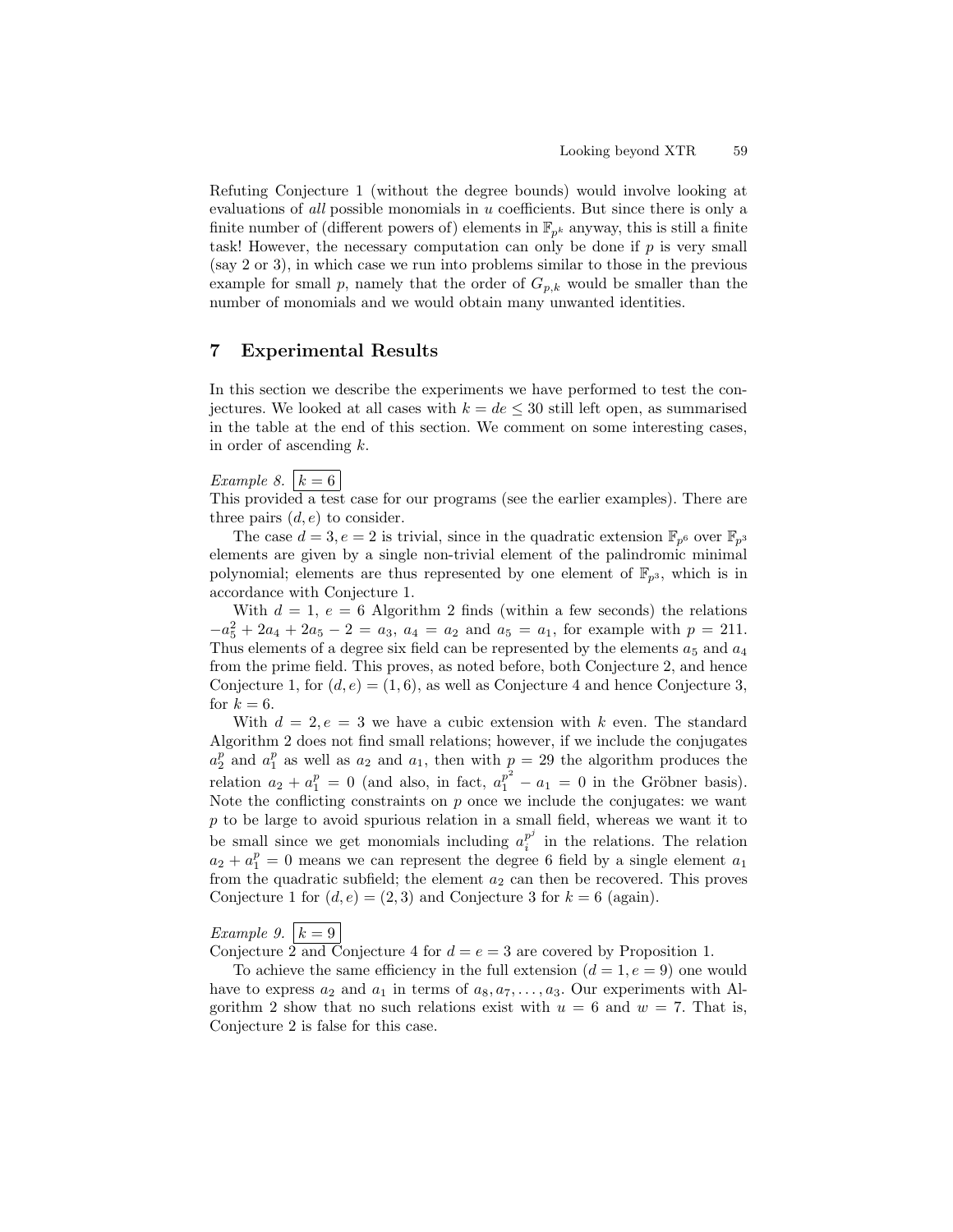In order to investigate whether a relaxation as in Conjecture 1 with regard to the degree of the polynomials involved would hold, we increased the search bound in Algorithm 0 to  $w = 28$ . In this and the cases to follow, we took w as a multiple of  $u+1$  and took w also as an upper bound on the weighted degree of the polynomials when all variables are taken into consideration; that is, we searched for polynomials in  $\mathbb{Z}[X_1,\ldots,X_u,Y]$  for which  $\sum_{i=1}^u i \cdot s_i + (u+1) * s \leq w$ , where  $s$  is the exponent of Y. In the current case that simply means that we allowed polynomials involving  $Y$  up to the 4-th power. Thus we even consider relations for  $a_2$  involving  $a_2^4$ .

No relations were found with  $w = 28$ . The computation involved computing the kernel of a  $8561 \times 8561$  matrix over  $\mathbb{F}_p$  (using  $p = 2003$ ).

# Example 10.  $k = 10$

The case  $d = 2, e = 5$  can be done using 2 elements from  $\mathbb{F}_{p^2}$  by Proposition 1, proving Conjecture 1 for  $(d, e) = (2, 5)$  but also Conjecture 3 for  $k = 10$ .

For  $d = 1, e = 10$  Proposition 1 shows that 5 elements of  $\mathbb{F}_p$  suffice; Conjecture predicts that 4 should be enough. We therefore invoke the Algorithm with  $u = 4$ ; we found the following relation, but only after raising the search limit to  $w = 15$  (using  $p = 1009$ ):

$$
a_9^8 + 2 \cdot a_9^7 - 8 \cdot a_9^6 \cdot a_8 - 2 \cdot a_9^6 \cdot a_7 + a_9^6 \cdot a_5 - 12 \cdot a_9^5 \cdot a_8 + 4 \cdot a_9^5 \cdot a_7 + 4 \cdot a_9^5 \cdot a_5
$$
  
\n
$$
-4 \cdot a_9^5 + 21 \cdot a_9^4 \cdot a_8^2 + 12 \cdot a_9^4 \cdot a_8 \cdot a_7 - 2 \cdot a_9^4 \cdot a_8 \cdot a_6 - 6 \cdot a_9^4 \cdot a_8 \cdot a_5 + 2 \cdot a_9^4 \cdot a_8
$$
  
\n
$$
+ 2 \cdot a_9^4 \cdot a_7^2 - 2 \cdot a_9^4 \cdot a_7 \cdot a_5 + 12 \cdot a_9^4 \cdot a_8 \cdot a_7 + a_9^4 \cdot a_6^2 - 10 \cdot a_9^4 \cdot a_6 + 2 \cdot a_9^4 \cdot a_5 - 3 \cdot a_9^4
$$
  
\n
$$
+ 20 \cdot a_9^3 \cdot a_8^2 - 16 \cdot a_9^3 \cdot a_8 \cdot a_7 - 4 \cdot a_9^3 \cdot a_8 \cdot a_6 - 16 \cdot a_9^3 \cdot a_8 \cdot a_5 + 16 \cdot a_9^3 \cdot a_8
$$
  
\n
$$
- 6 \cdot a_9^3 \cdot a_7^2 + 8 \cdot a_9^3 \cdot a_7 - 12 \cdot a_9^3 \cdot a_6 + 2 \cdot a_9^3 \cdot a_5^2 + 4 \cdot a_9^3 - 20 \cdot a_9^2 \cdot a_8^3
$$
  
\n
$$
- 20 \cdot a_9^2 \cdot a_8^2 \cdot a_7 + 8 \cdot a_9^2 \cdot a_8^2 \cdot a_6 + 10 \cdot a_9^2 \cdot a_8^2 \cdot a_5 - 8 \cdot a_9^2 \cdot a_8^2 - 8 \cdot a_9^2 \cdot a_8 \cdot a_7^2
$$
  
\n
$$
+ 4 \cdot a_9^2 \cdot a_8 \cdot a_7 \cdot a_6 + 8 \cdot a_9^2 \cdot a_8 \cdot a_7 \cdot a_5 - 32 \cdot a_9^2 \cdot a_8 \cdot a_7 - 4
$$

A single run with these parameters took around 10 seconds. The size of the matrix, determined by the number of monomials involved, is  $408 \times 408$ .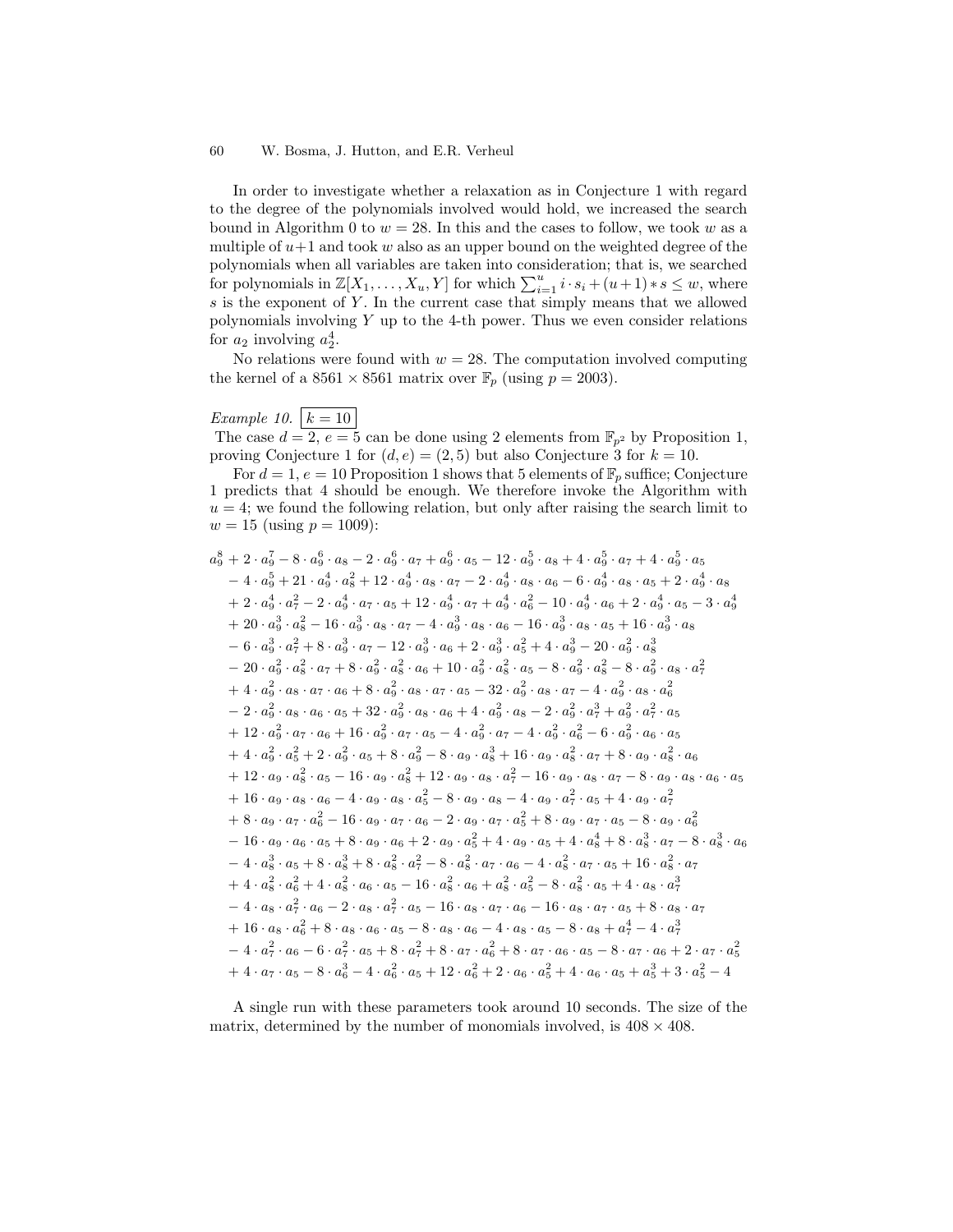This relation poses some interesting questions; since the equation is of degree at least 3 in each of the variables, in general there will not be a unique solution for the variable  $a_5$ , given values for the  $a_9, \ldots, a_6$ . Moreover, the polynomial is irreducible when we consider it as a polynomial in  $F[a_i]$  for all  $i \in \{9, 8, 7, 6, 5\},\$ with  $F$  the field of rational functions in the other four variables.

Using this — impractical — relation, an improvement factor of  $10/4$  is achieved; less than in XTR but more than in LUC.

# Example 11.  $k = 12, 24$

For  $k = 12$  and  $d = 1$  we found polynomials  $Q_7$  and  $Q_6$  expressing  $a_7$  and  $a_6$  in  $a_{11}, \ldots, a_8$ ; these polynomials are of weighted degree 15 and 18 respectively. As in the previous case they contain powers of  $a_7$  and  $a_6$  greater than 1.

For  $k = 24$ ,  $d = 2$  we found the same relations as for  $k = 12$ ,  $d = 1$ .

## Example 12.  $k = 30$ Finally, the most interesting case.

| k  | d  | $\epsilon$     | $\cdot d$<br>а | Prop. 1 |
|----|----|----------------|----------------|---------|
| 30 |    | 30             |                | 15      |
| 30 | 2  | 15             | 8              | 14      |
| 30 | 3  | 10             | 9              | 15      |
| 30 | 5  | 6              | 10             | 10      |
| 30 | 6  | 5              | 12             | 12      |
| 30 | 10 | 3              | 10             | 10      |
| 30 | 15 | $\overline{2}$ | 15             | 15      |

As before we compare the conjectured and proven bounds on the number of elements of  $\mathbb{F}_p$  that suffices. This shows that three cases of Conjecture 1 are still open. A quick run of Algorithm 2 showed that Conjecture 2 is false in each of the three cases  $(3, 10), (2, 15)$  and  $(1, 30)$ .

The table also shows that to prove Conjecture 3 for  $k = 30$  we either need to prove that 8 elements of  $\mathbb{F}_p$  or 4 elements of  $\mathbb{F}_{p^2}$  will suffice to generate all coefficients. Our further search for relations in these cases had no success either; the search bounds are given below.

| $\boldsymbol{p}$ | $\boldsymbol{k}$ | d              | $\boldsymbol{u}$ | w  | $\#S$ |  |
|------------------|------------------|----------------|------------------|----|-------|--|
| 1009             | 30               | 1              | 8                | 27 | 10269 |  |
| 1009             | 30               | 1              | 11               | 24 | 6720  |  |
| 1009             | 30               | 1              | 14               | 25 | 9012  |  |
| 71               | 30               | 2              | 4                | 10 | 3616  |  |
| 71               | 30               | $\overline{2}$ | 5                | 6  | 1920  |  |
| 101              | 30               | $\overline{2}$ | 6                |    | 5760  |  |

The last column lists the number of monomials taken into consideration and hence the number of minimal polynomials generated. Note that these results (for  $d = 2$ ) refer to a modification of Algorithm 2, discussed in Section 6, to include conjugates of the coefficients.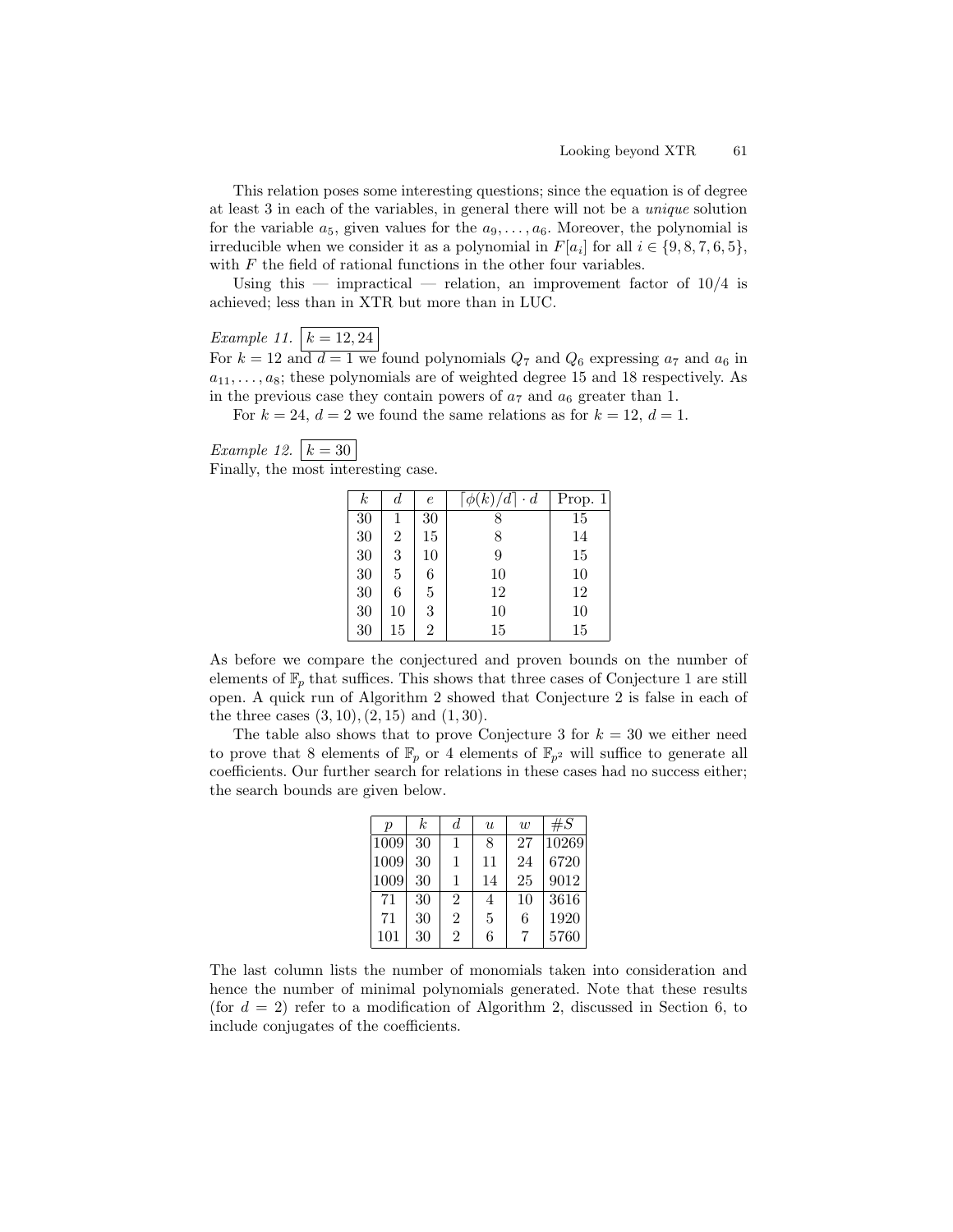For the remaining open cases (see the table below) we searched for relations in vain. For each line in the table we ran Algorithm 0 for every  $u$  in the range from the conjectured value (inclusive) up to the proven bound (exclusive). For values of k exceeding 20 we ran Algorithm 0 only with  $w = u + 1$  (thus only testing Conjecture 2), while for  $k \leq 20$  we went further (in an attempt to prove Conjecture 1), by taking  $w = 2(u + 1)$  or even  $w = 3(u + 1)$ .

When  $d > 1$  we also ran the modified algorithm, taking the conjugates into account; only in the cases  $k = 21$ ,  $d = 3$ ,  $u = 5$ , and  $k = 27$ ,  $d = 3$ ,  $u = 6, 7$ the resulting computation involved square matrices that were too large for us to deal with. The conjectured improvement factors in both cases are less than 2.

The table lists all 25 cases with  $de \leq 30$  for which Proposition 1 and Example 5 do *not* provide a proof of Conjecture 2. It lists the value  $\lceil \phi(k)/d \rceil$  for  $u_d^*$  predicted by Conjecture 2, the correct value as obtained by our experiments, and the upper bound  $S/d$  implied by Proposition 1 (cf. Table 1).

| $\boldsymbol{k}$ | (d,e)   | $\phi(k)$<br>' d | $u_d^\ast$     | $S_{\rm \prime}$<br>$\mathcal{U}$ | $\boldsymbol{k}$ | (d,e)   | $\phi(k)$<br>$\frac{d}{dt}$ | $u_d^\ast$     | $\overline{S}/d$ |
|------------------|---------|------------------|----------------|-----------------------------------|------------------|---------|-----------------------------|----------------|------------------|
| 9                | (1,9)   | 6                | 8              | $8\,$                             | 24               | (1, 24) | 8                           | 12             | 12               |
| 10               | (1, 10) | 4                | 5              | $\overline{5}$                    | 24               | (2, 12) | 4                           | 6              | $\,6$            |
| 12               | (1, 12) | 4                | 6              | 6                                 | $24\,$           | (3, 8)  | 3                           | 4              | 4                |
| 14               | (1, 14) | 6                | 7              | 7                                 | 25               | (1, 25) | 20                          | 24             | 24               |
| 15               | (1, 15) | 8                | 14             | 14                                | 26               | (1, 26) | 12                          | 13             | 13               |
| 15               | (3, 5)  | 3                | 4              | 4                                 | 27               | (1, 27) | 18                          | 26             | $26\,$           |
| 18               | (1, 18) | 6                | 9              | 9                                 | 27               | (3,9)   | 6                           | 6, 7, 8        | 8                |
| 18               | (2, 18) | 3                | $\overline{4}$ | 4                                 | 28               | (1, 28) | 12                          | 14             | 14               |
| 20               | (1, 20) | 8                | $10\,$         | $10\,$                            | 28               | (2, 14) | 6                           | 7              | 7                |
| 20               | (2, 10) | $\overline{4}$   | 5              | 5                                 | 30               | (1, 30) | 8                           | 15             | 15               |
| 21               | (1, 21) | 12               | 20             | 20                                | 30               | (2,15)  | $\overline{4}$              | $\overline{7}$ | 7                |
| 21               | (3, 7)  | 4                | 5,6            | 6                                 | 30               | (3, 10) | 3                           | 5              | 5                |
| 22               | (1, 22) | $10\,$           | 11             | 11                                |                  |         |                             |                |                  |

**Theorem 2** Conjecture 2 is false for all pairs  $(d, e)$  covered by the table, with the possible exception of the case  $(3, 9)$ . For all  $(d, e)$  with  $de \leq 30$ , with  $(3, 7)$ and  $(3,9)$  possibly excepted, the true value of  $u_d^*$  equals the upper bound implied by Proposition 1. Moreover, Conjecture 4 is false for  $k = 30, 21, 15, i.e.$  the cases  $\leq 30$  not covered by Proposition 1.

## 8 Conclusion

Based on generalisations of the LUC and XTR methods we have formulated precise and verifiable versions of the Brouwer-Pellikaan-Verheul conjecture posed in [4]. By experiment we have shown that it is unlikely that a compact representation of elements exists in extension fields of degree thirty, providing some evidence that XTR cannot be improved with respect to compactness of representation.

Our experiments leave open the possibility that the conjectures hold with polynomials of large degree, which most likely would be of no practical value.